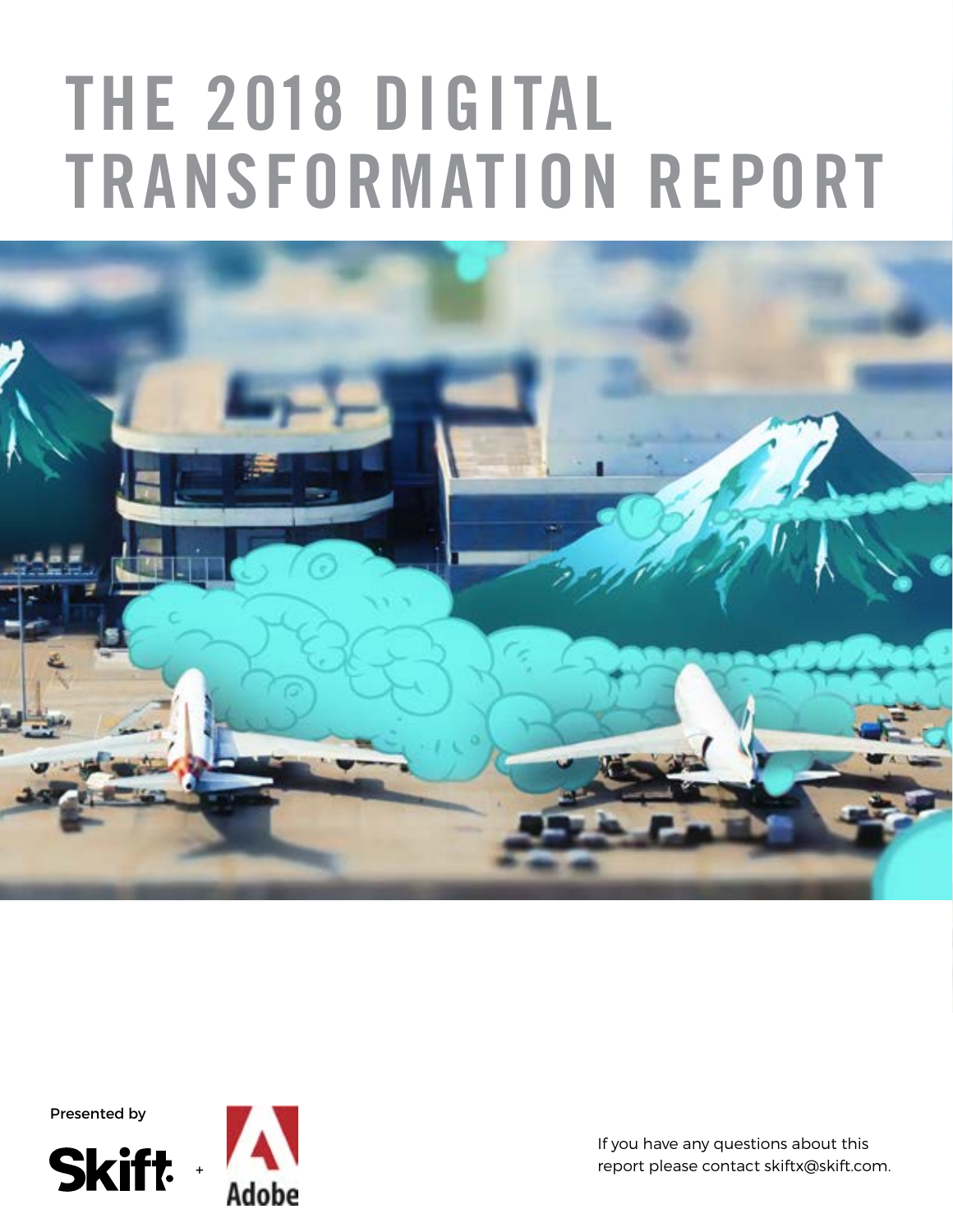### EXECUTIVE LETTER

We're entering into the Experience Era: An era where life is transformed not only by well loved brands, but new and emerging brands willing and able to re-envision the journey. With enhanced capabilities, navigational support and a new focus on customer experience,… the globe has shrunk. Travel is now accessible and inspired by one of the savviest demographics – Generation Z. Each day the table stakes for brands to compete is growing as this emerging demographic shapes expectations for everyone now and for decades to come.



Travel brands have been enabling customer control throughout history. Travel in the mid 1970s was a black box. Consumers were reliant on travel agents or heading to an airport terminal to book a flight. Over time, online booking and other capabilities began to place control back with the consumer. Fast forward to 2018 and the power has completely shifted to the consumer. Not only do customers dictate standards through brand loyalty, they set the bar for other brands to follow.

In this evolution, brands have grown and modified their organizations to support change while navigating a moving landscape. A handful of these areas have required significant calibration to maintain success. Traditional media, for reaching and acquiring customers, has disintegrated in performance. This has brought in new technology such as Programmatic to improve management, media waste, and targeted reach. Blanketed low cost strategies are no longer sustainable for brands to grow margins. Insead, targeted offers that vary based on customer loyalty and behavior have become the new norm to support existing and ancillary revenue streams. Travel brands have also begun to re-envision their business, partnerships, and ecosystem to compete with emerging incumbents that have discovered and met unfulfilled consumer needs. And the largest pivot is the new data driven organization: data is front and center to deliver on real-time engagement in the Experience Era.

How will travel brands continue to position themselves for success? What does that journey look like? How are other brands' marketing and technology considerations changing over time?

Adobe partnered with Skift to provide critical insights to travel brands worldwide. This research is release 1 of a three part series covering Digital Transformation, Mobile and Personalization. Each focus area is being developed to help brands on a path to success. We believe the travel community is stronger together. Please join us as we uncover the transformational aspects of travel that are shaping tomorrow's Experience Era.

Julie Hoffmann, Head of industry strategy & marketing, travel at Adobe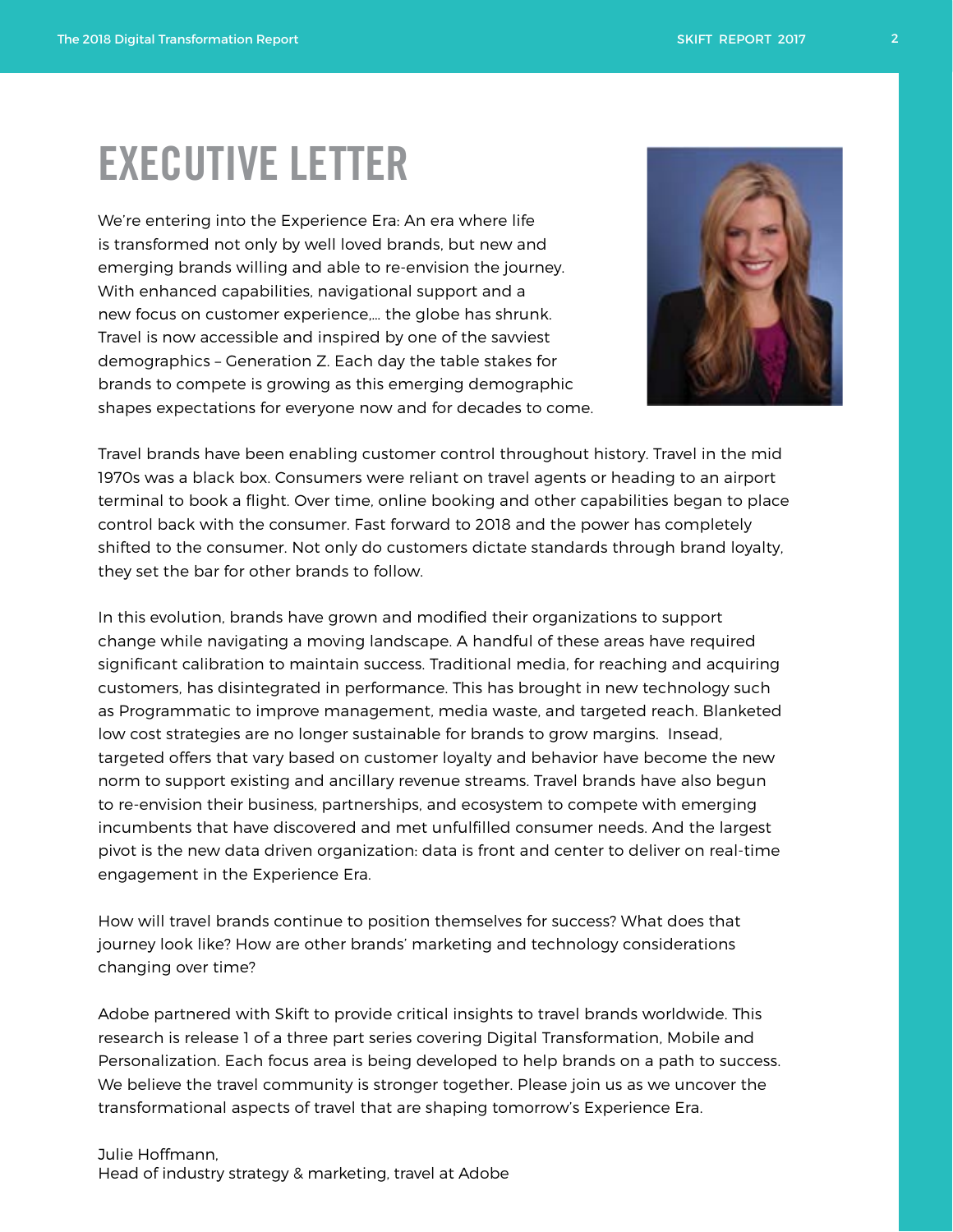### EXECUTIVE SUMMARY

Digital transformation is an essential strategy for any company operating in today's travel industry. With worldwide digital travel sales set to reach to more than \$600 billion, and with mobile purchases expected to soon make up close to half of all transactions in some markets, consumer habits are forcing a rapid rise in expectations for digital-focused commerce. Meanwhile, behind the scenes, most travel businesses are moving rapidly to adapt, integrate, or evolve digital systems that control nearly every aspect of their business operations, from marketing to customer service to distribution.

In this increasingly digital-focused environment, what steps should today's travel organizations be taking to transform their business? And how far along are they in process of integrating innumberable available digital tools into their strategy? In response to these questions and the ever-evolving digital landscape, Skift and Adobe are releasing the 2018 Digital Transformation Report. This annual research initiative, based on the results of an industry-wide survey polling nearly 200 executives from across the travel industry, attempts to understand how today's travel marketers are evolving their digital infrastructure, both for customers and internal operations. It also assesses the key challenges facing today's travel industry as organizations seek to adapt for today's digital-focused customers, environment and business processes.

To better understand the key digital challenges facing today's travel executives, we first examine the habits of today's digitally-empowered traveler, using data from Skift's 2018 Experiential Traveler Trends Report for context. The report then reviews the research results of the 2018 Digital Transformation survey, using the four key themes of customer experience, personalization, automation and organizational readiness as key organizing principles. Finally, the report finishes by taking a look ahead at new technologies like blockchain, artificial intelligence, chatbots and augmented reality, assessing the anticipated timeframe during which these new tools will see implementation by today's travel businesses.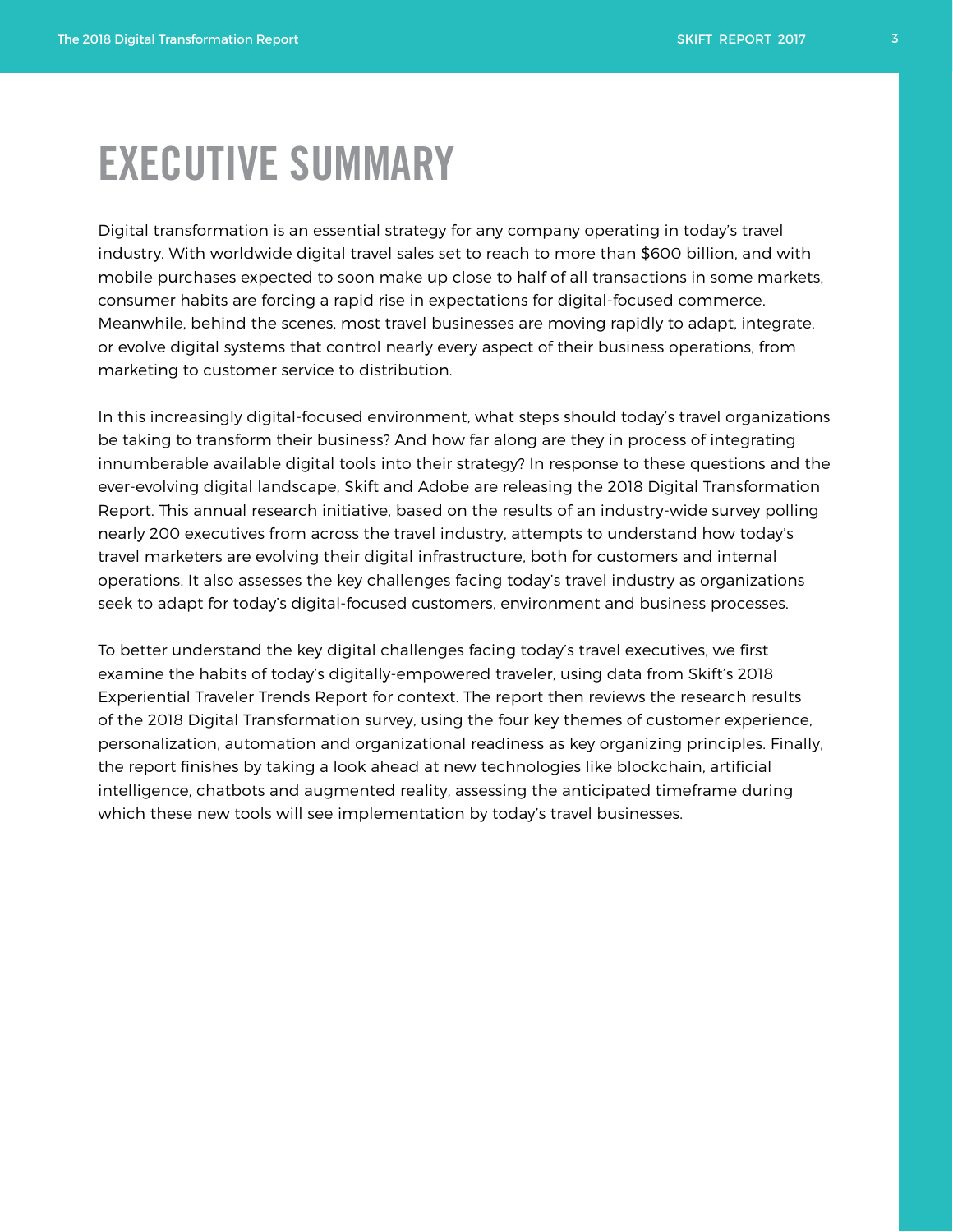### TABLE OF CONTENTS

| <b>Introduction: Adapting to Change</b>           | 5  |
|---------------------------------------------------|----|
| <b>The 2018 Digital Transformation Report</b>     | 7  |
| The Digitally-Empowered Traveler                  | 10 |
| <b>The Four Pillars of Digital Transformation</b> | 14 |
| a. Customer Experience                            | 16 |
| <b>b.</b> Personalization                         | 20 |
| c. Automation                                     | 26 |
| d. Organizational Readiness                       | 30 |
| <b>Evaluating New Technology</b>                  | 33 |
| <b>Key Takeaways</b>                              | 36 |
| <b>Further Reading</b>                            | 37 |
| <b>About Adobe</b>                                | 38 |

#### ABOUT SKIFT

Skift is the largest industry intelligence platform in travel, providing Media, Insights & Marketing to key sectors of the industry. SkiftX is Skift's in-house content marketing studio, working collaboratively with partners on integrated projects including webinars, video, research, and live events.

To learn more, email skiftx@skift.com.

#### **MASTHEAD**

Skift President / Carolyn Kremins SkiftX Research Editor / Jeremy Kressmann Skift Research Director / Luke Bujarski SkiftX Director / Katherine Townsend Director, Business Development / Lisa Weier Parilla Skift Senior Designer / Ping Chan Designer / Jayne Lee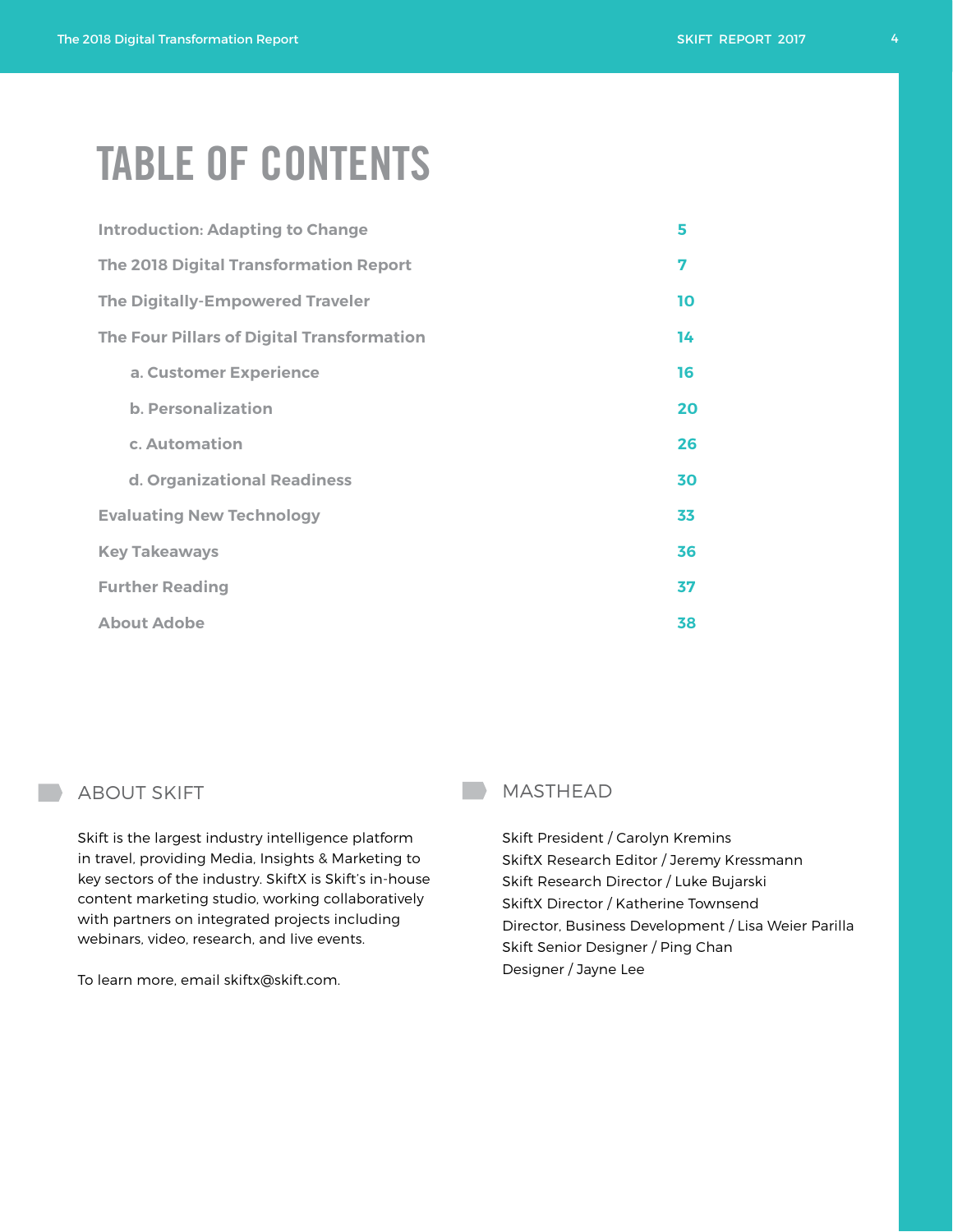# INTRODUCTION: ADAPTING TO CHANGE



The imperative for digital transformation in the travel industry has never been greater. Everywhere you look, travel industry consumers and companies are embracing digital tools, habits, software, and processes. The biggest factor in this move to digital is consumer behavior, which is shifting toward digital habits like never before. eMarketer forecasts that by 2021, digital travel sales in the US will reach more than \$219 billion, with nearly half of these transactions occurring on mobile devices. Research suggests worldwide digital sales will reach \$612 billion in 2017. Digital is even transforming how travel consumers interact with travel businesses. Today's traveler can unlock their hotel room or book a tour in Tokyo with the touch of a smartphone, while airlines offer passengers 24-7 access to customer service using messaging apps.

It's not just travel consumers that are feeling the effects of digital. Travel companies are too. According to a 2017 report by the World Economic Forum, the digital transformation of travel industry businesses is expected to generate more than \$300 billion in increased profitability. More importantly, this digital transformation also threatens to precipitate a reorganization of the travel industry's entire competitive landscape, with the World Economic Forum predicting that digital transformation will cause an economic shift of more than \$100 billion in value away from traditional category players to new upstarts.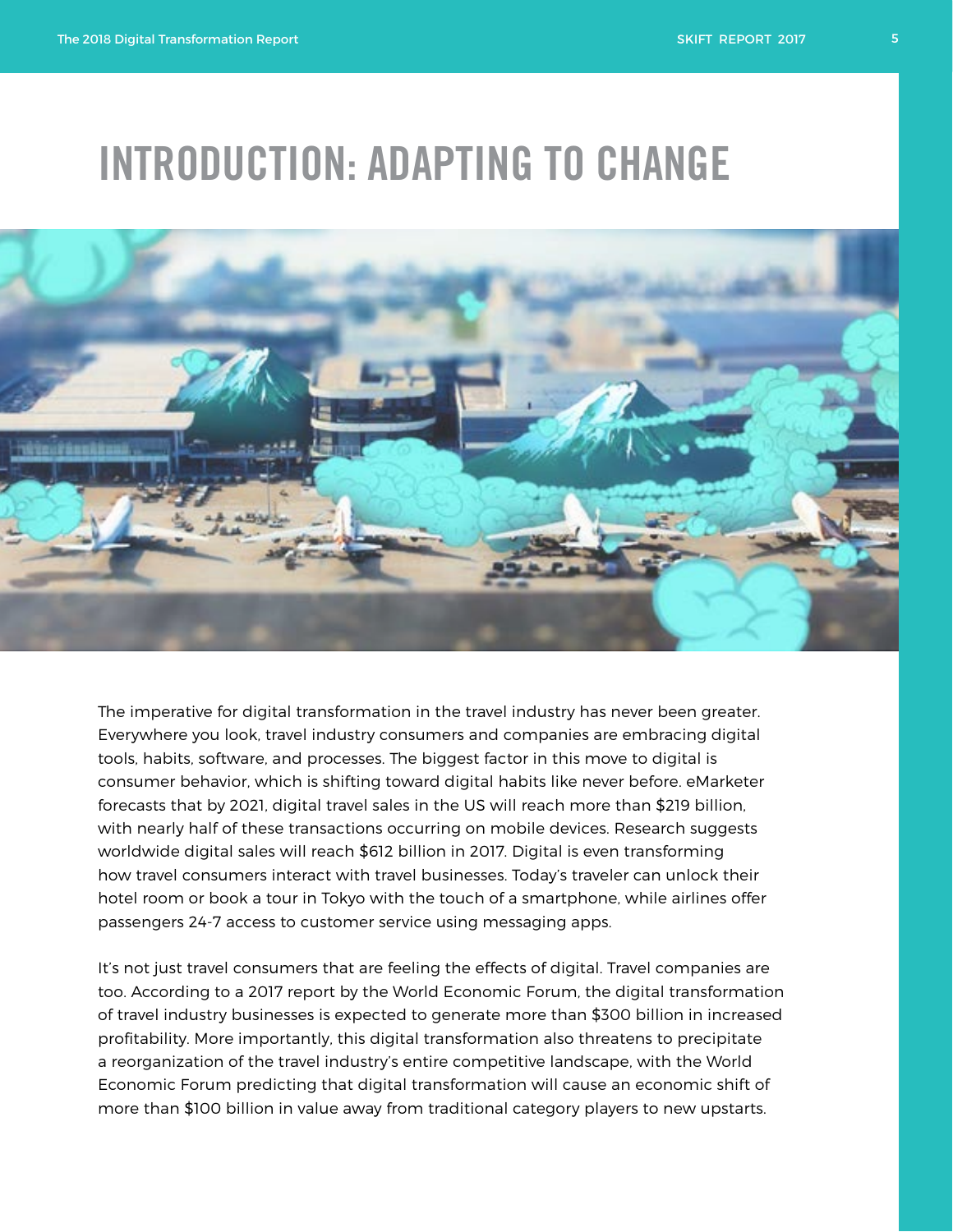In fact, some of today's most formidable travel industry players, from Priceline to Expedia, Airbnb to Uber, Google Facebook, make up a virtual "who's who" of organizations built to generate value using digital-first operations, products, and business models. "People like Airbnb and Booking.com have huge teams constantly tinkering with their algorithms," said Richard Bridger, chief marketing officer for the UKbased accommodations sharing firm Under the Doormat. "Those are the cutting edge companies." The agility that these companies derive from digital is helping to raise the bar for all travel businesses, forcing them to develop the technical know-how to keep up with rising consumer expectations.



In addition, digital transformation is impacting the behind-the-scenes operations of nearly every organization in the travel industry. Whether we're discussing digital distribution, marketing, customer service, or beyond, today's digital tools and strategies are creating both opportunities and challenges for travel businesses as they position themselves for future growth and success. "As a marketing person, I want to figure out how I leverage [the digital ecosystem] to drive innovation," said Lilian Tomovich, chief experience officer and cheif marketing officer of MGM Resorts, during a talk at the 2017 Skift Global Forum. "How do we use digital to deliver a better guest experience, a more engaged customer and hopefully, drive greater differentiation and more profitability for our business?"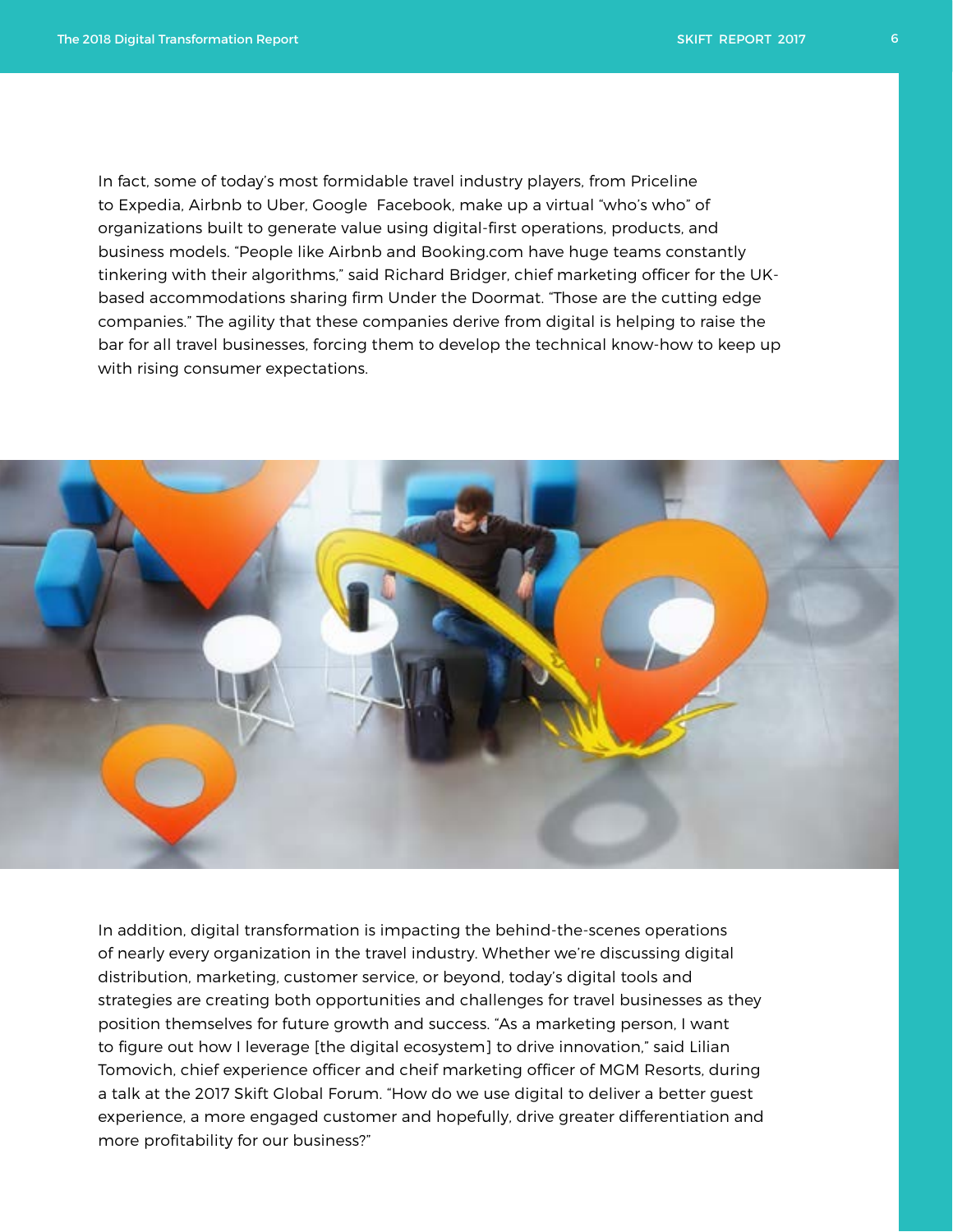# THE 2018 DIGITAL TRANSFORMATION REPORT

It's clear that a growing number of businesses in the travel sector now recognize the impact of digital transformation on their organizations. But what steps are they taking to transform their businesses in the face of this now-ubiquitous, rapidly evolving digital environment? And how far along are they in process of integrating myriad digital tools into their strategy?

In response to these questions and the ever-evolving digital landscape, Skift and Adobe are releasing the 2018 Digital Transformation Report. This annual research initiative, started with our 2017 Digital Transformation Report, attempts to understand how today's travel marketers are evolving their digital infrastructure, for customer-facing interactions as well as behind the scenes. Skift Research launched a new industry-wide survey this past November, using the same research framework developed for the 2017 report. The survey polled nearly 200 executives from across the travel industry for their thoughts about digital transformation in 2018 and beyond.

Many of the same questions from last year's survey were repeated to this year's respondents, helping to establish a benchmark for understanding the changing perceptions of digital transformation in the travel industry. Last year's questions were also supplemented with new survey topics to help further contextualize recent digital transformation developments like chatbots, artificial intelligence, and the blockchain. Our analysis below highlights key data points from this year's survey, along with comparisons between this year's results against those collected last year.

Much like our last report, we structured nearly all of this year's survey questions around four key themes of digital transformation. These topics help to define some the most important opportunities shaping today's digital travel environment. Respondents were asked if they considered their businesses to be:

- **Experiential?** Do they offer truly unique, seamless, and cross-channel digital experiences that leave lasting impressions on my customers?
	- **Personal?** Does their business tailor digital experience and marketing messages to each customer?
	- **Automated?** Do they have the integrated front and back-end systems that will lead to return-on-investment from technology spending?
- **Ready?** Do they have the time, money and talent to deliver on digital objectives?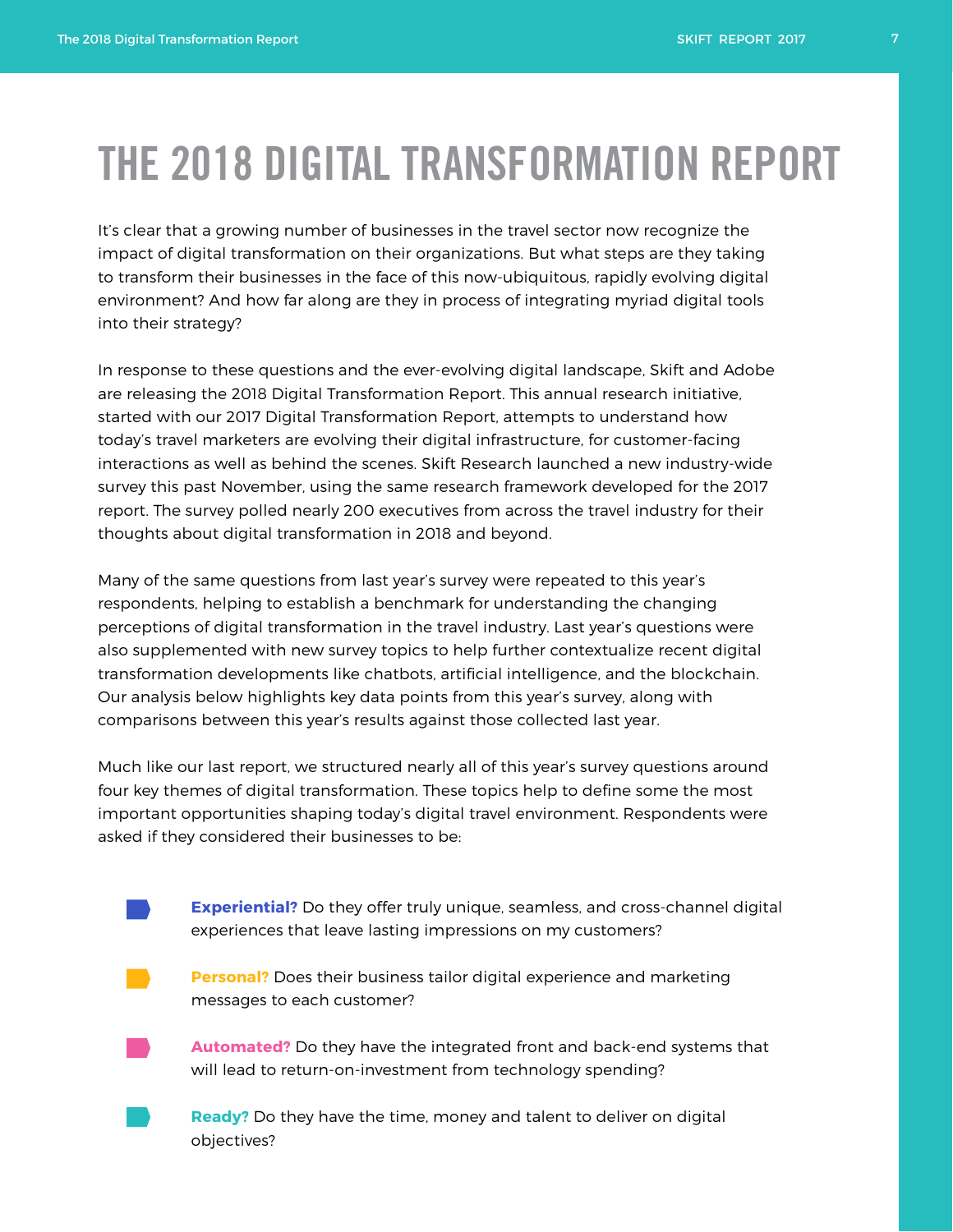



Just how confident are today's travel organizations about their ability to deliver on these themes? On one hand, there is good reason to be optimistic. In last year's Digital Transformation Report, Skift asked respondents if believed they had the necessary talent and/or budget to deliver on their planned digital objectives. Many were worried they did not, with 40 percent or more indicating they were "concerned" they didn't have enough talent or budget. These resource constraints threatened to become an ongoing obstacle holding back many travel industry organizations' path to digital success.

Yet the worries about lack of budget and talent last year appear to be diminishing among those who responded in this year's iteration of our survey. Looking ahead to 2018, there's been a notable decline in the number of respondents who are concerned with the same issues. Just 33 percent said they were concerned about the ability to find digitally-fluent talent in 2018, while just 34 percent said they were concerned about the budgets they had allocated for digital transformation projects. That's a good indicator that more travel organizations believe they are better prepared to deal with digital transformation in 2018 than they were in the past.

However, in another sense, the competitive and structural pressures of today's digital travel industry continue to increase, adding new complications to travel organizations' digital transformation efforts. Compared to last year, a growing portion of travel executives told us that they felt a rising sense of urgency related to their digital transformation process. 35 percent of respondents in this year's survey said they believed their organization was "behind" when it came to their digital transformation strategy. This was in contrast to the 2017 report, when only 32 percent offered a similar response. Meanwhile the percentage who believed their organization was "ahead of the curve" dropped from 24 percent last year, to 21 percent this year.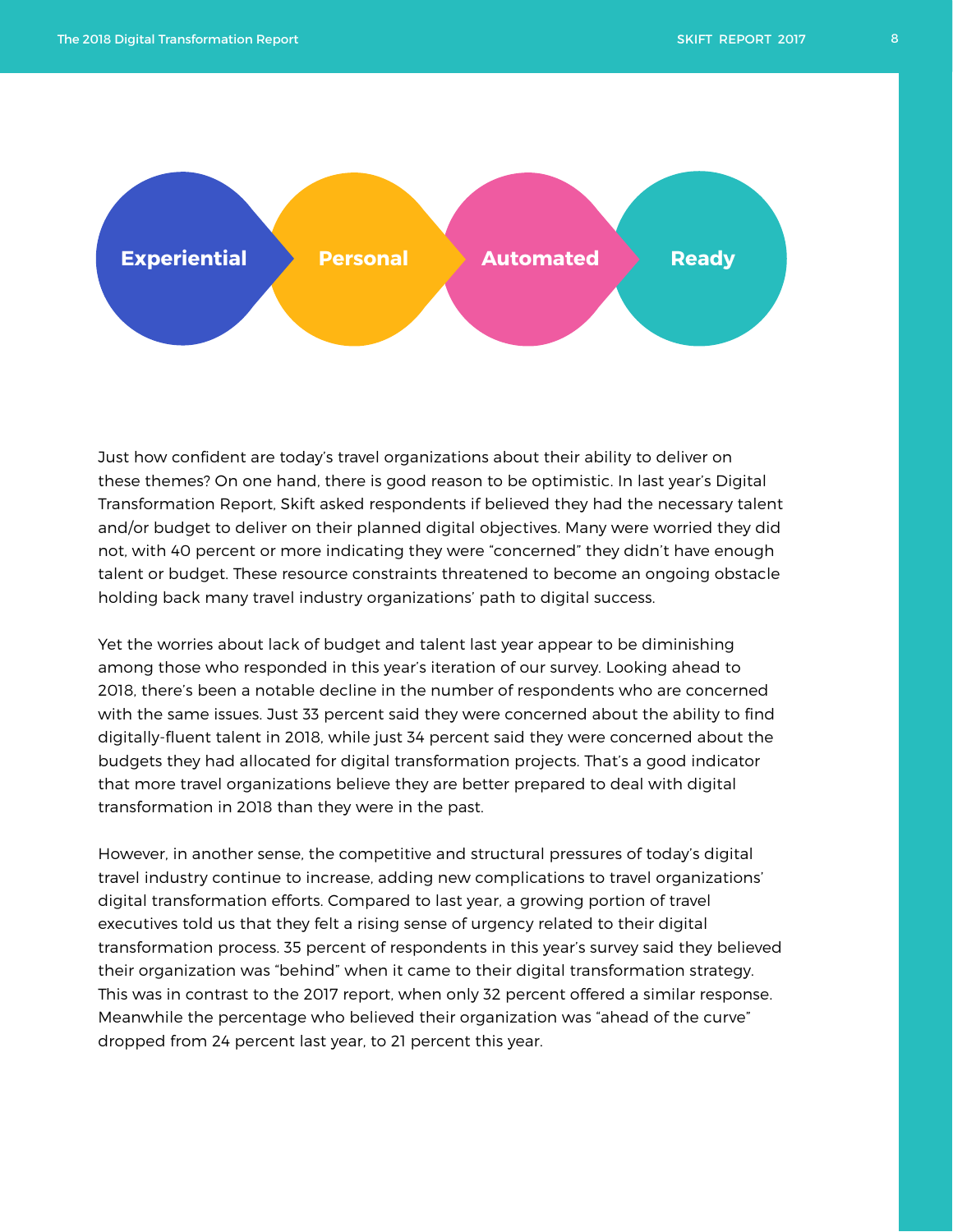### **Overall, how do you feel about your organization's ability to compete in a digital world?**



Source: Skift's 2018 Digital Transformation Survey

This slight decline in optimism is likely related to the proliferating range of digital pressures looming over the business decision-making of many organizations. While there's no single challenge on its own that is too difficult to solve, the responses suggest the reality of today's competing digital priorities.

Whether it's a need to better understand and adapt to travelers' constantly-evolving digital habits, provide more seamless marketing experiences to customers across a proliferating range of channels, collect the right data to personalize messaging and products, or build an organization that's ready to face digital challenges, those in the industry face a tricky balancing act.

But no matter the challenge, today's digital transformation strategies are ultimately being shaped by the habits of today's increasingly digital-savvy consumers. What exactly are those behaviors? And how are they are influencing today's digital business strategies? For further analysis, let's continue by examining the latest habits of today's digitally-empowered traveler, using these insights to structure our review of this year's survey results.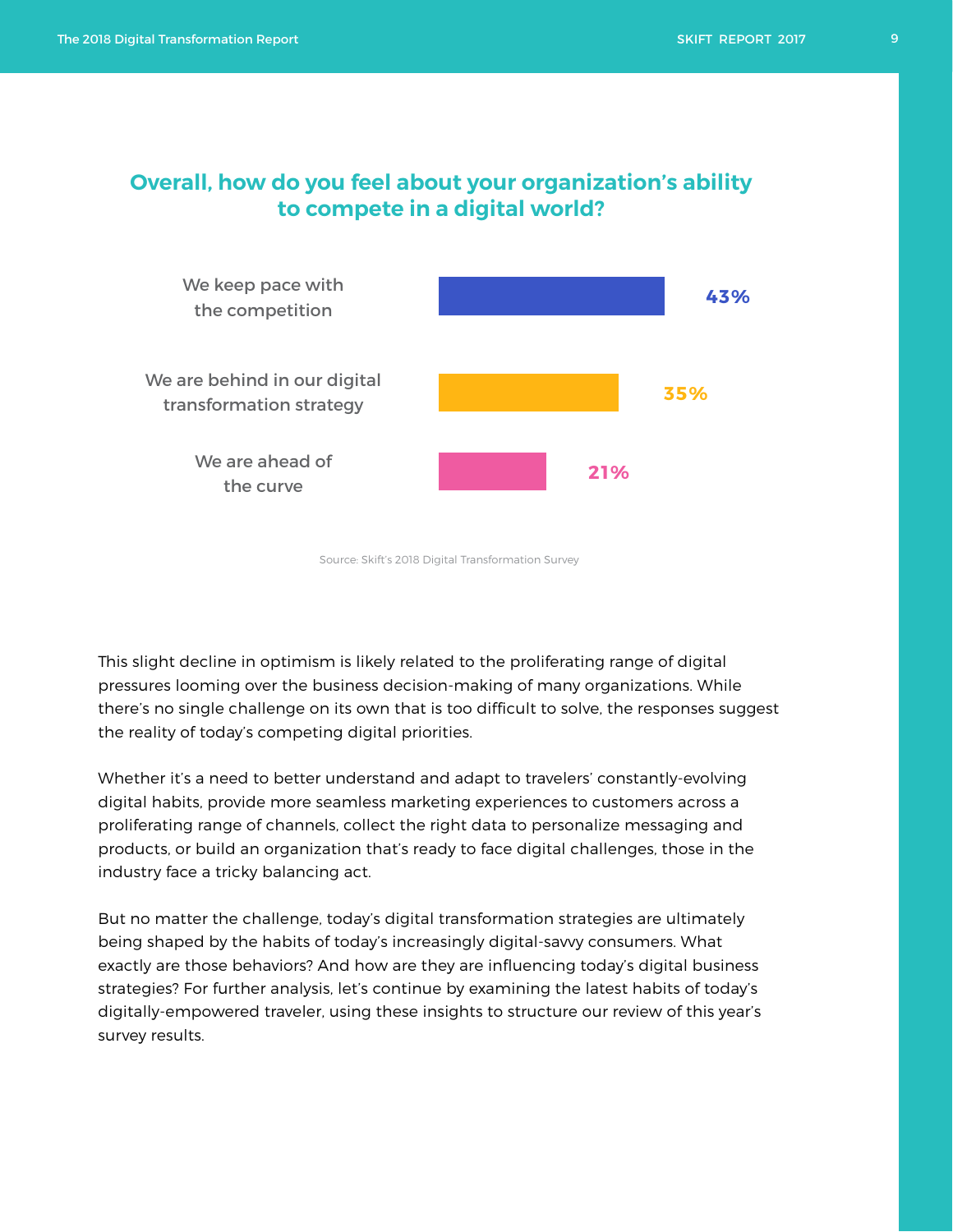# THE DIGITALLY-EMPOWERED TRAVELER

Many of the factors behind today's digitally-empowered traveler are widely understood at this point, but they're worth re-examining, as they continue to impact the digital transformation strategies employed by travel decision-makers. In order to understand where travel organizations should focus their budget and energy when it comes to digital, here are some of consumers' most important digital habits and behaviors.

The first consumer insight to consider is the idea that brands are no longer the only voice in the digital conversation. Whereas communication used to be "one way," with marketers sharing their carefully-crafted message with consumers, in today's digital landscape travel companies must adapt their messaging and communication for two-way reciprocity. Nowhere is this fact more obvious than when it comes to how travelers make purchase decisions and conduct travel planning.

Consider the following results from another piece of Skift research, the 2018 Experiential Traveler Trends Report, which found that peer-driven research sources including travel review sites like TripAdvisor and advice from friends and family were the two most important sources of information for trip planning. These two sources significantly outperformed traditional company-produced information like destination websites. The shift reiterates the important role of digital strategies like personalization as travel organizations develop their products and marketing strategies to connect with consumers.

#### **Which do you consider the most important source of information during travel planning? Please select UP TO TWO answers.**



Source: Skift's 2018 Experiential Traveler Survey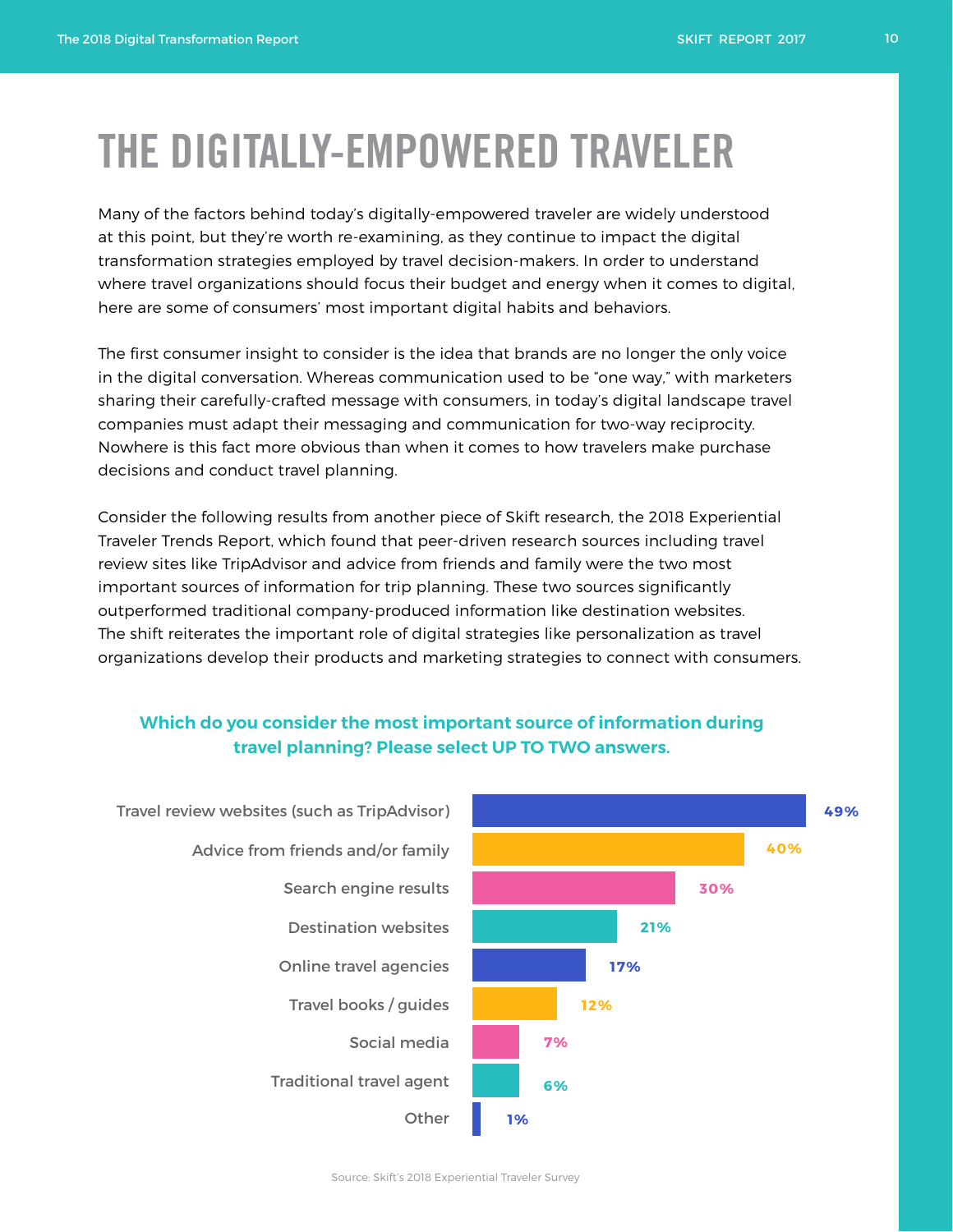The second consumer habit to keep in mind is that today's online purchase journey is rarely a "straight line." Most digital-savvy travelers don't plan, search, and purchase trips at the same time. Instead, the various stages of the customers travel purchase funnel proceed in fits and starts, skipping and jumping between different websites, devices, and purchase sessions.

Consider the example of smartphones, which were once regarded by many travel executives primarily as a consumer research tool. Today these increasingly sophisticated devices are being integrated in nearly every stage of the digital travel value chain, helping to boost loyalty, provide customer service via a chatbot, or even encourage the purchase of a last-minute deal via a mobile app. The cross-device, multi-session, nature of today's digital travel consumer was re-confirmed in Skift's Experiential Traveler Trends research, which found that more than 65% of travelers use either two or three websites to book their vacations.

#### **How many websites do you typically use to book all the parts of your vacation? Consider booking flights, accommodations, and activities.**



Source: Skift's 2018 Experiential Traveler Survey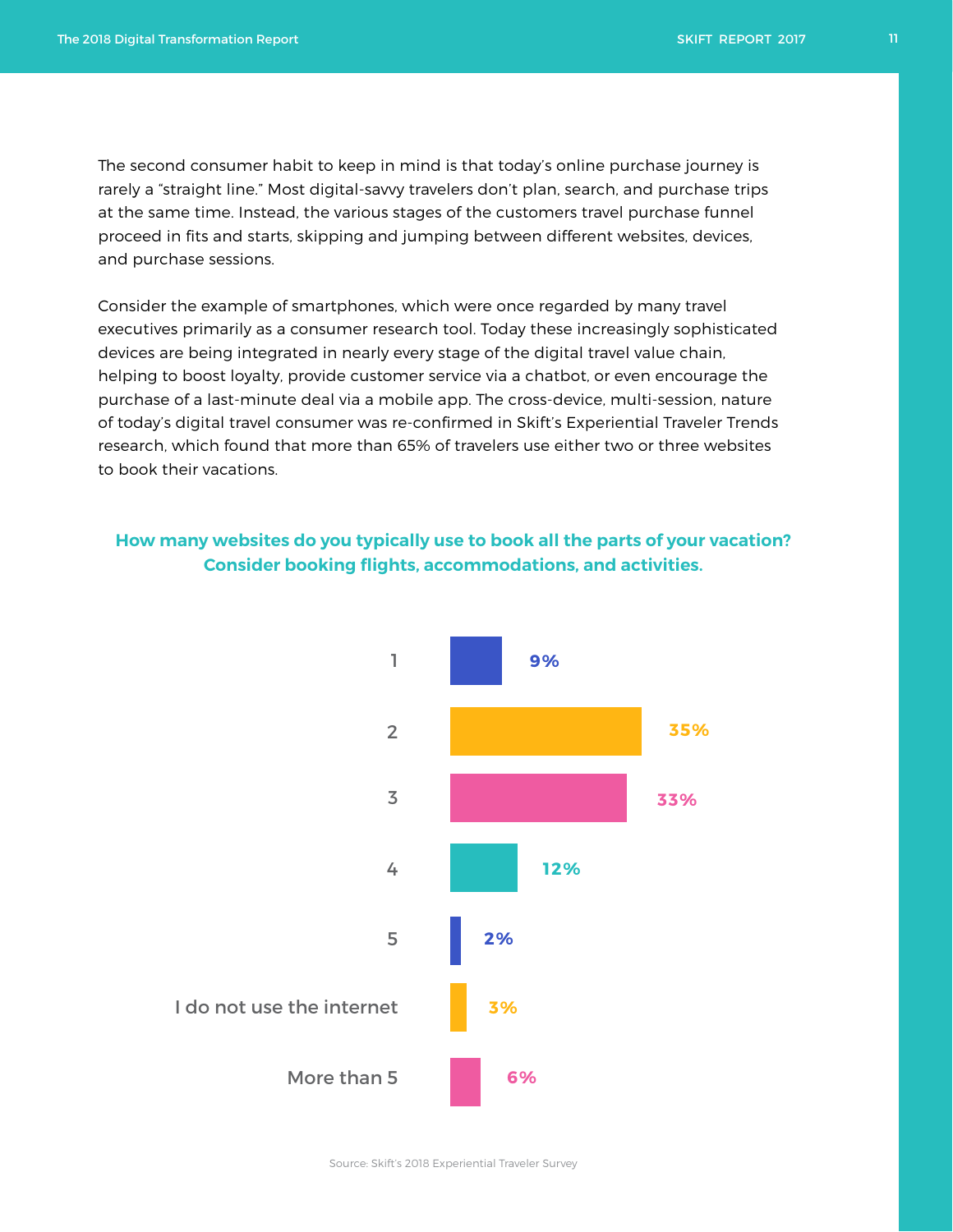This too, has important implications for how travel marketers design their digital customer experiences. Organizations not only need to offer their products using digital channels, they need to ensure that the experience of researching and purchasing products is fluid as buyers move across a range of different interaction points. It also indicates the importance of gathering unified analytics on customer interactions across different digital systems, making it easier for buyers to get customized information based on their needs, and easily pick up where they left off without needing to start from scratch.

The third well-known consumer shift is the continued popularity of social media platforms as a critical source for news, entertainment, information sharing and travel advice. Among the respondents to Skift's 2018 Experiential Traveler Trends Report, more than 40 percent said they either slightly or strongly agree with the statement "it is important for me to share photos of my travels on social media."



#### **It is important for me to share photos of my travels on social media.**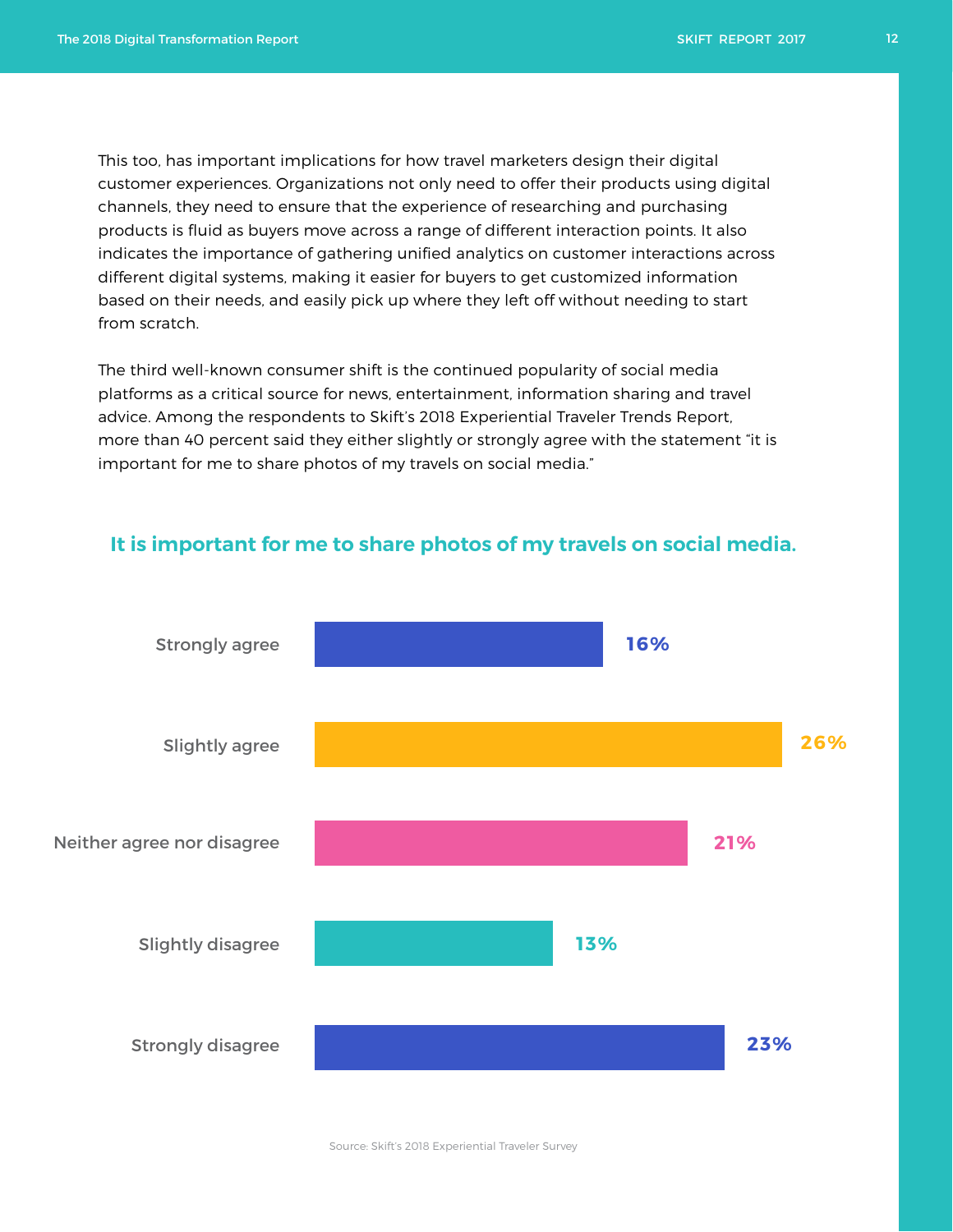For travel marketers, the shift toward social media has had important implications for their analytics, digital marketing, and customer service competencies. The growth of social has also played a role in the increasing adoption of content marketing, which has inspired more travel organizations to re-think how, where, and why they communicate with consumers. One need only examine the growth of influencer campaigns on Instagram, or rapid-response airline customer service teams on social chat platforms like Facebook Messenger as two outgrowths of this trend. The embrace of social also offers further opportunities to utilize customer social data, which can provide an important source of customer insight to help inform efforts related to customer experience and personalization.

Last but not least, it's worth acknowledging the impact of younger consumer generations, including Millennials and Generation Z, on today's digital consumer travel behaviors. These two groups grew up in a world where mobile apps, always-on connectivity, and on-demand delivery of products and services are the norm – raising the bar for how all companies provide digital products and services to their customers.

Consider a few of their most important digital habits. Close to half of millennials already say they've booked travel through a smartphone or tablet, but 86% also say they are disappointed by bad mobile experiences. Millennials are also much more likely than older generations to book last minute, install a travel app on their phone, or use a digital service like automated hotel check-in. Meanwhile, 90 percent of generation Z travelers said their travel purchase decisions were driven by social media, highlighting how important it is for brands to engage in authentic ways using content and online conversations. Each of these expectations is having a profound impact the digital services and experiences that travel brands must provide to satisfy today's customer.

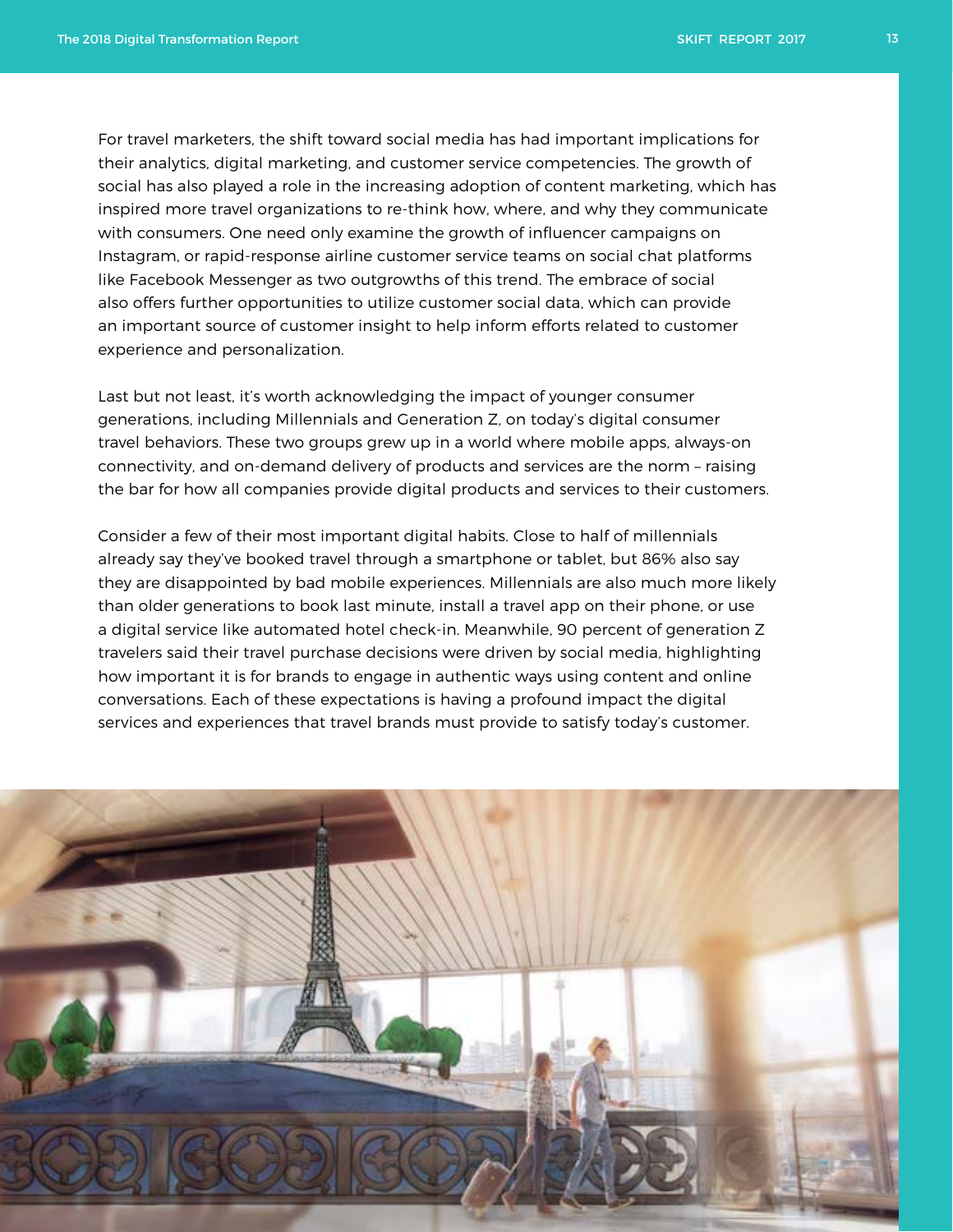# THE FOUR PILLARS OF DIGITAL **TRANSFORMATION**

At the start of the report, Skift and Adobe outlined four key themes, including customer experience, personalization, automation and organizational readiness, that would help contextualize the progress travel industry organizations are making in their journey toward digital transformation. Just how well do this year's survey respondents think they're performing on these four metrics? We asked them to rank their organizations' digital transformation in these areas on a scale of one to five stars.

#### **How would you rate your organization on these four pillars of digital transformation?**



**2018**



**5 STARS = EXCELLENT 1 STAR = VERY POOR**

**12%**

**20%**

**32%**

**28%**

**7%**



Customer







Experience

Source: Skift's 2017 and 2018 Digital Transformation Surveys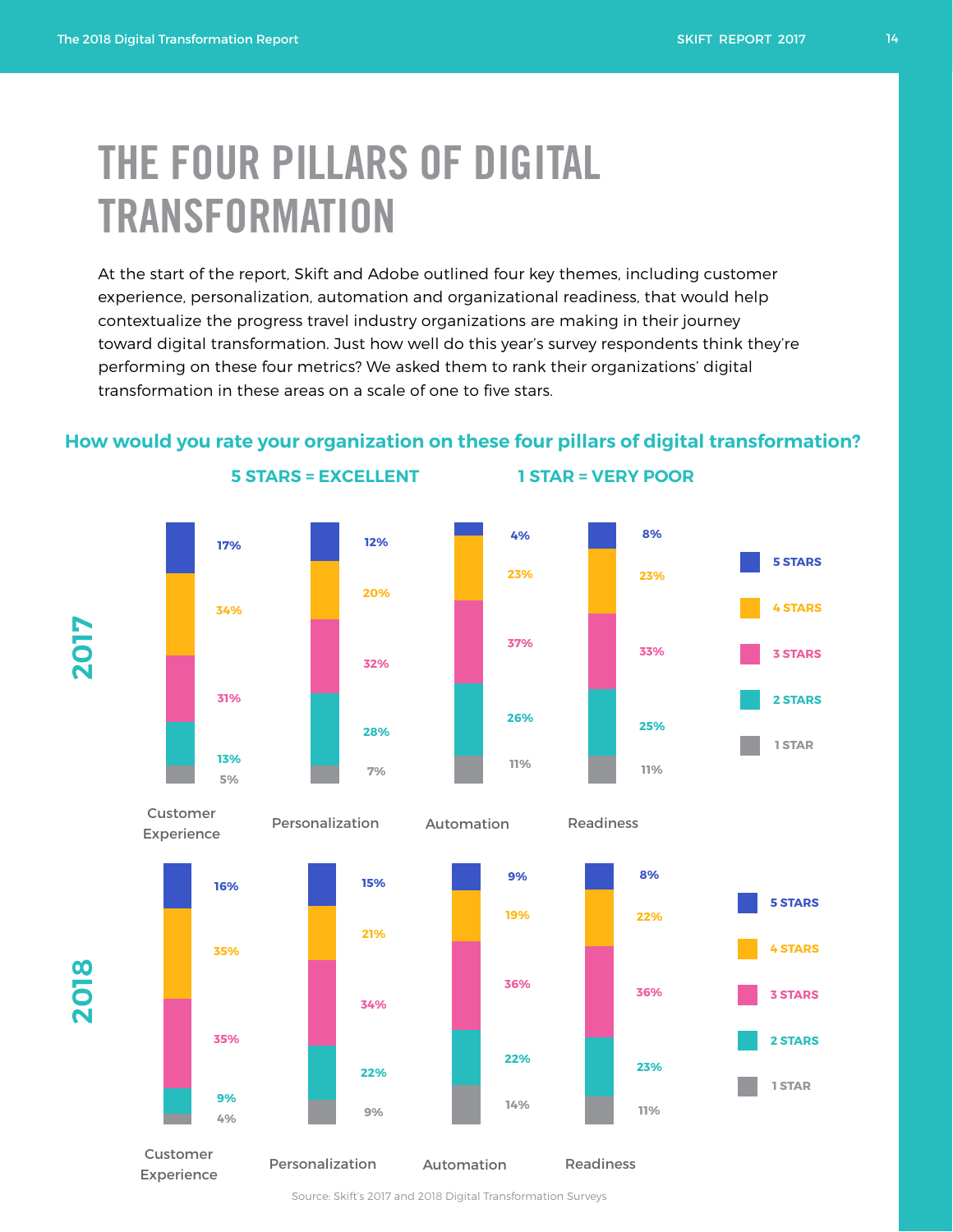Overall, there was not much movement in our survey respondents' ratings of their organizations' digital transformation efforts versus last year. The one notable shift was in the realm of automation, where 9 percent of our 2018 survey respondents rated themselves five out of five stars, a five percentage point increase from last year, when only four percent of respondents gave themselves the same grade. But other than this shift, most travel executives illustrated a fairly stable perception of their digital transformation process this year in comparison to the year before.

But even if digital transformation efforts appear stable at a macro level, there's plenty of activity happening related to specific digital disciplines. Let's take a closer look at some of the digital challenges and opportunities facing travel brands in the areas of customer experience and mobile, personalization, automation and organizational readiness.

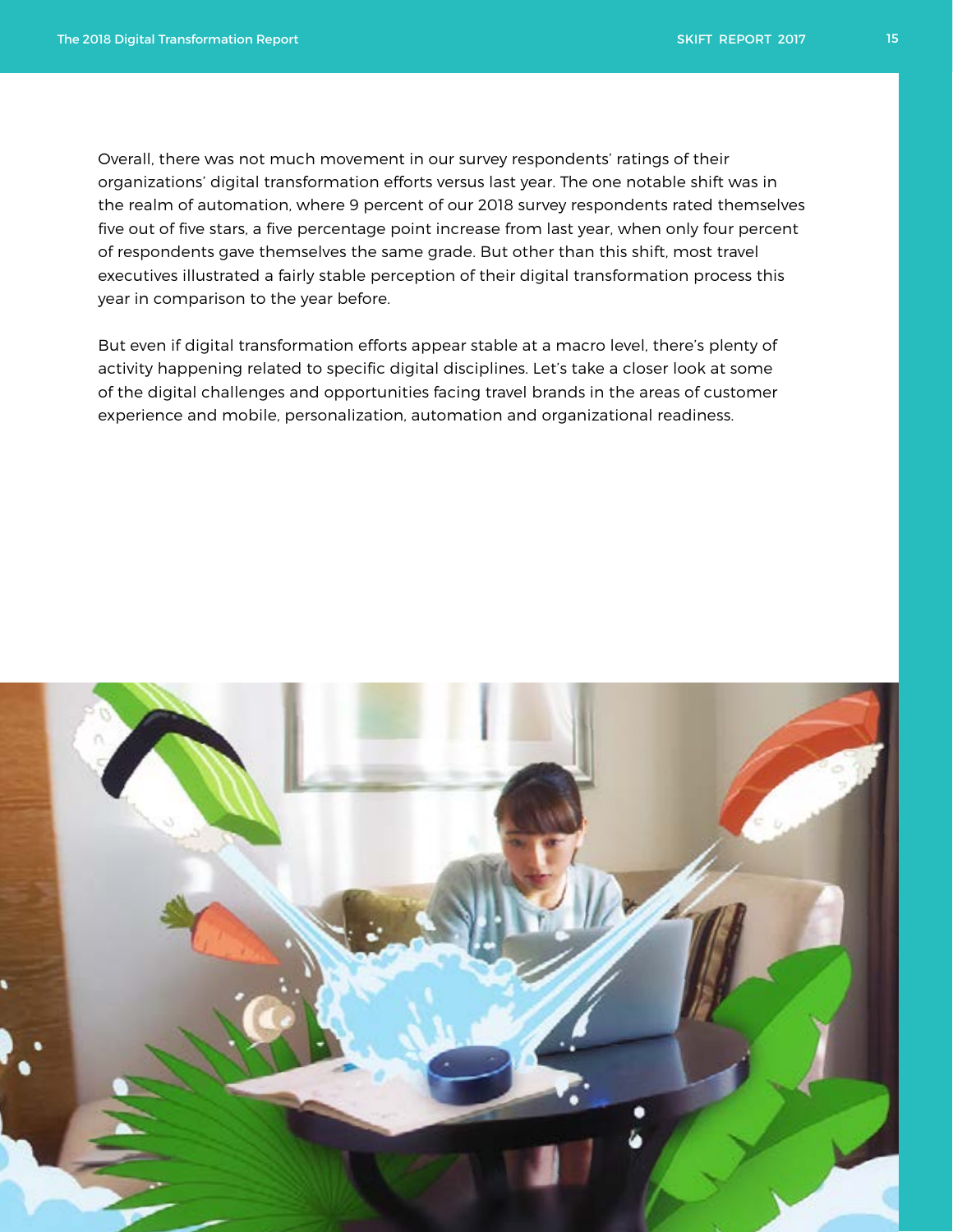### CUSTOMER EXPERIENCE

As explained in our analysis of today's digitally-empowered traveler, the current consumer travel journey is increasingly complex. Whether we're looking at the physical customer touch points like airport kiosks or hotel front desks, or online activity from metasearch websites and mobile apps, digital now impacts nearly every aspect of the travel customer interaction process. Just consider the chart below, which details a few of the many digitally-connected touch points where today's traveler interacts with a travel brand.



Even customer touch points that were once considered analog such as call centers, hotel room keys or airline check-in counters are now often integrated with back-end digital systems and marketing strategies, requiring a growing need for organization-wide synchronization. The complexity of this cross-channel environment places growing stress on travel businesses hoping to design a streamlined customer experience.

Given these challenges, just how much priority are today's travel executives placing on the creation of seamless customer experiences? And how are travel brands building their digital systems to address the growing popularity of channels like mobile, or the rise of "cross-device" digital behaviors?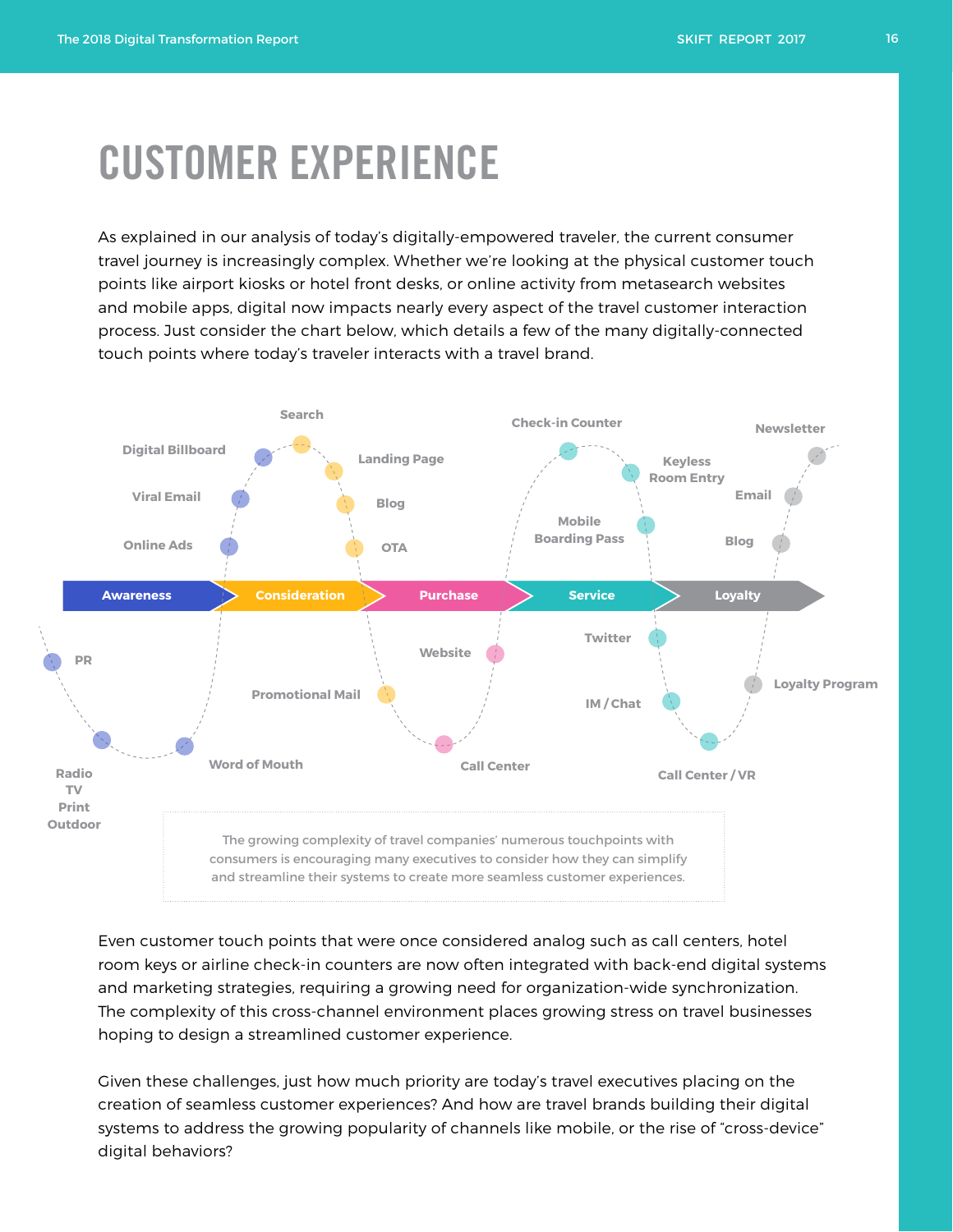Customer experience is indeed a top priority for those travel brands that responded to this year's survey, with the strategy ranking at the top of many travel organizations' business priorities for the next 12 months. More than 50 percent of travel executives from this year's survey listed "providing consistent high-quality customer experiences" as the most popular response.

#### **What are your organization's top business priorities for the next 12 months?**



Source: Skift's 2018 Digital Transformation Survey

Among the wide variety of channels available to today's digitally-savvy travel brands, mobile is becoming one of the most important for today's digital user environment, including for pre-trip research and purchase, in-destination engagement, and post-trip interaction. As revealed in the results from this year's survey, mobile makes up a growing share of consumers' digital interactions with travel brands. More respondents (22 percent) said mobile now accounts for between 41 and 60 percent of their visitor traffic. This is an increase from last year's study, when just 13 percent said mobile made up a similar portion of their customer visits.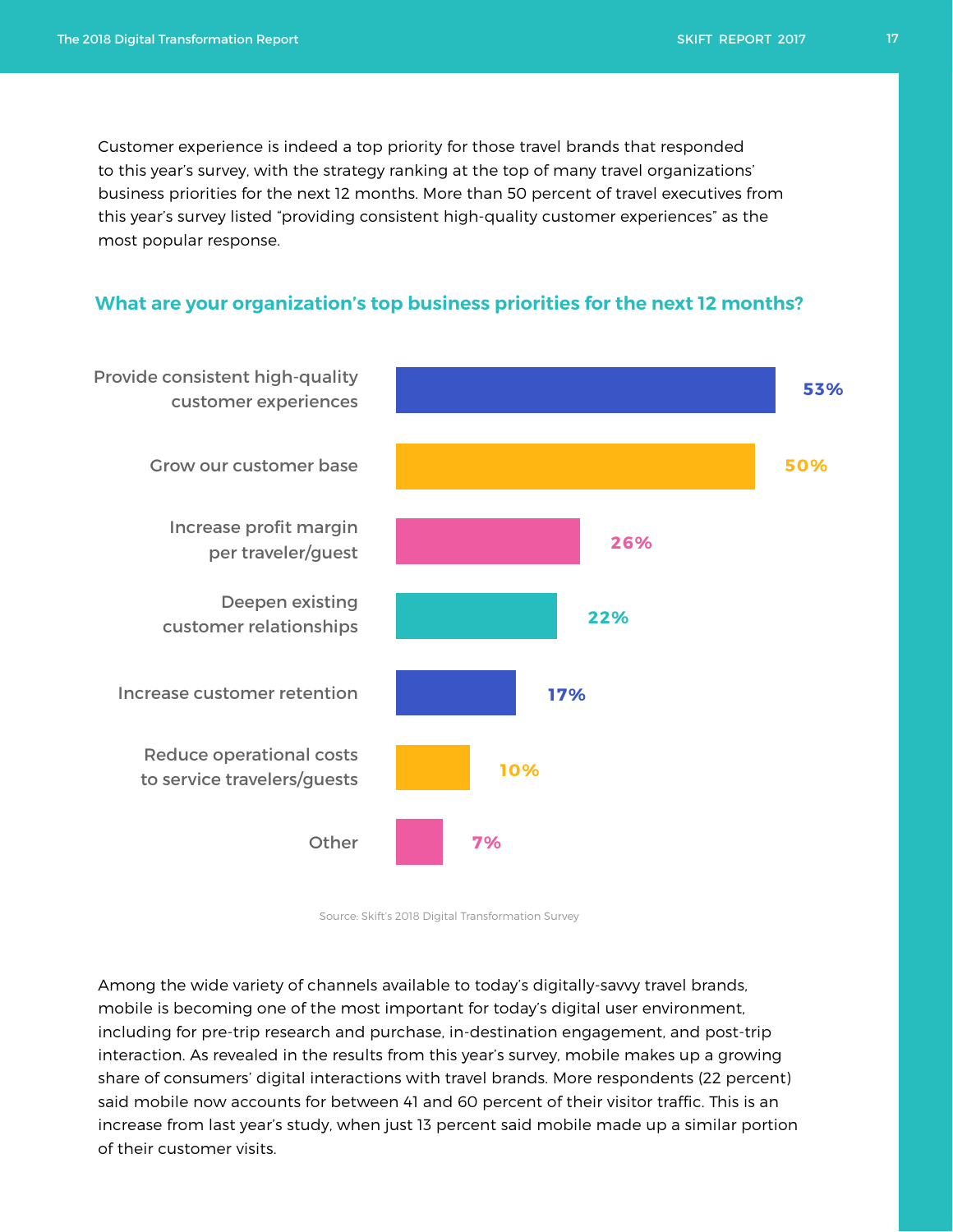#### **Approximately what share of your visitor traffic comes from mobile platforms including smartphones and tablets?**



Source: Skift's 2018 Digital Transformation Survey

Yet despite the growing importance of mobile to today's digital user experience, a significant number of travel organizations say they still struggle to adapt to this mobile reality. Not all organizations are behind when it comes to mobile: many are getting quite sophisticated when it comes to building "mobile-first" or "mobile-only" customer experiences. However, there are still lingering challenges for many companies when asked about their mobile preparedness. When rating themselves on a scale of one to five for their preparation in a mobile world, 40 percent of respondents ranked their organization at just three out of five.

### **On a scale of 1 to 5, how prepared is your organization for a mobile world? ( 1 = not at all prepared, 5 = very well prepared )**



Source: Skift's 2018 Digital Transformation Survey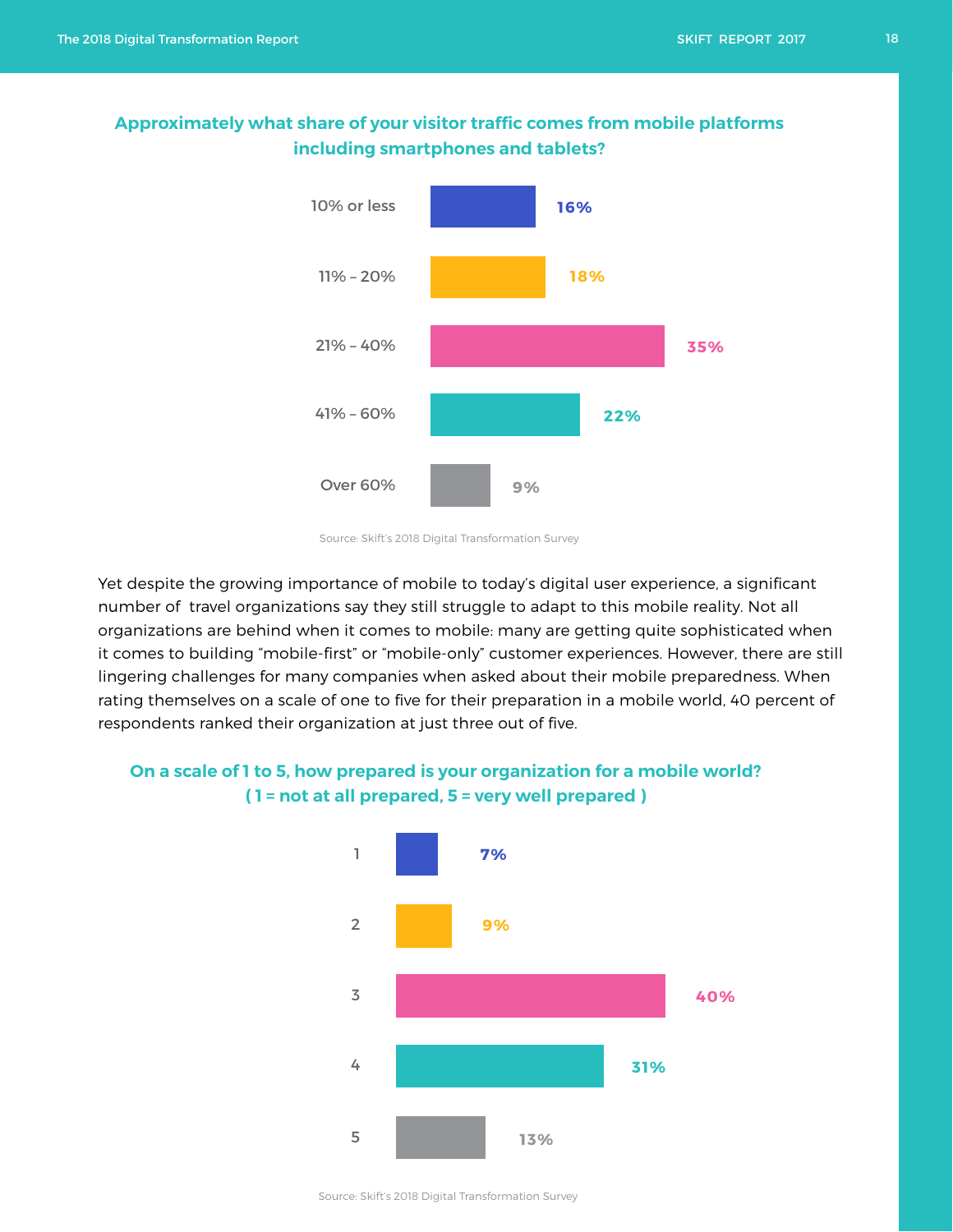A related phenomenon associated with mobile is the consumer shift toward "crossdevice" behavior. Now that a growing number of consumers own multiple digital devices, including laptops, tablets, and smartphones, they don't always use the same device to search for or buy their travel purchase, creating a new layer of complexity for travel brands hoping to target and capture a growing share of digital sales.

Increasingly, many travel executives have noted this cross-device shift in their own businesses, encouraging them to take a more multi-faceted approach to how they target and track consumers across different devices and channels. "What we often see is people want to toggle devices – so while they're at home they may be more inclined to use a tablet or a laptop to research, but when they get on the road they also want to be able to pick up where they were and complete the purchase in a very similar experience on mobile," said Josh Lesnick, chief marketing officer of Wyndham Hotels, in a 2016 interview with CMO.com.

There are numerous approaches to address this cross-device behavior, ranging from simpler tactics like building a responsive site, to more sophisticated strategies like creating user profiles and logins that allow companies to personalize and adapt the customer experience based on use case and device. "To respond to that, we've made a big investment in completing our digital transformation and having a responsive site so we can carry that experience from one type of device to the next," said Lesnick.

Increasingly, mobile data points like a consumer's location also play an important role in designing best-in-class customer experiences. Now that every smartphone has GPS and bluetooth built in, it's making it easier for travel organizations to understand a user's specific context and better personalize content and get clues about their intent. All of this information, when used strategically, will ultimately lead to better, more userfriendly interactions.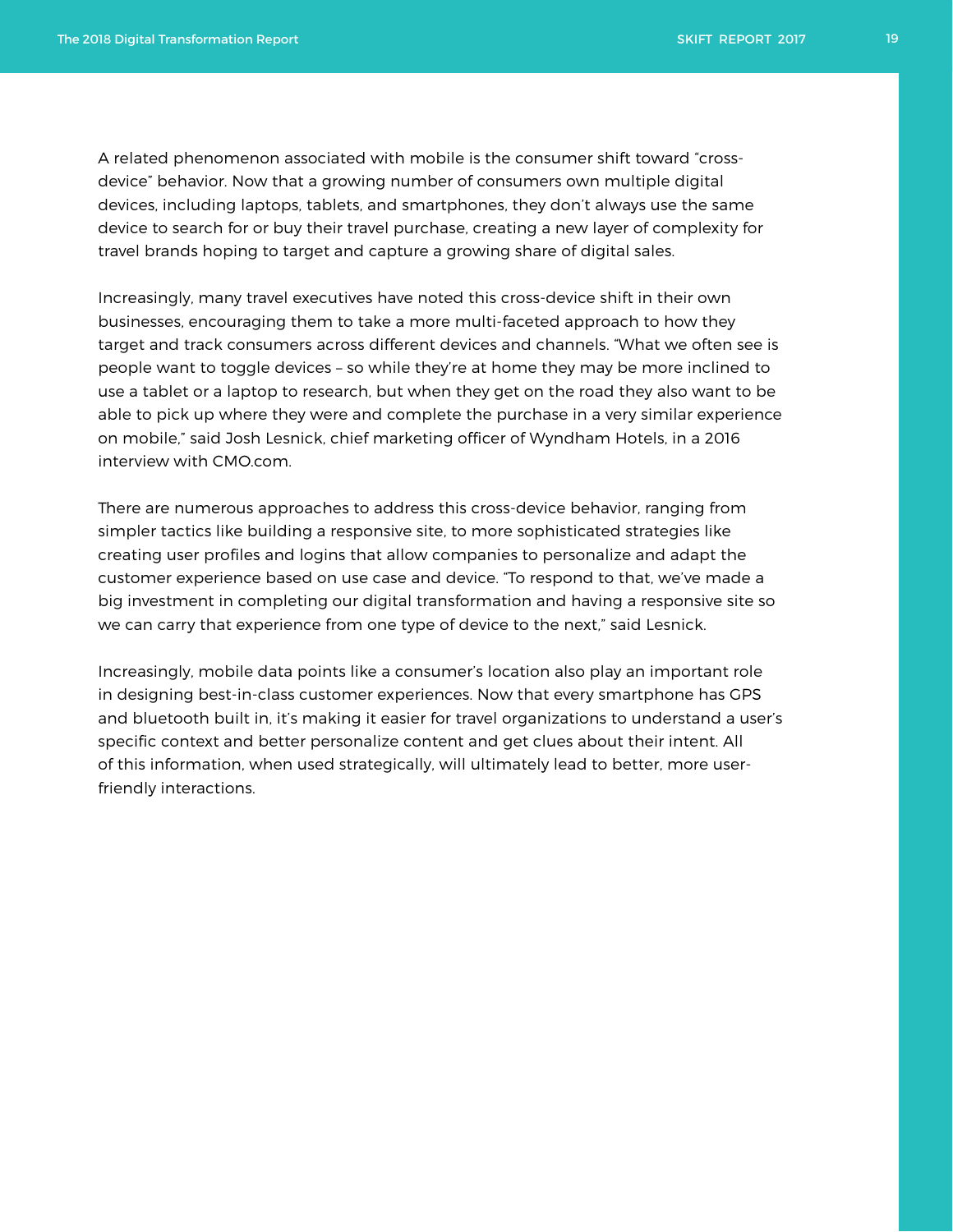### PERSONALIZATION



There's no question that personalization technology is transforming how today's travel businesses interact with customers. Thanks to a growing embrace of customer relationship management (CRM) and data management platforms, along with an increasing wealth of data shared and gathered from travelers during their numerous digital interactions, travel brands have an opportunity to create more genuine connections with their customers. The wealth of data is also allowing more brands to design more customized marketing messaging and tailored travel products while doing so at scale.

"The kind of human connection that drives lasting value is exactly what technology is ideally suited to deliver and is ultimately destined to do," said John Marshall, chief strategy and innovation officer at Lippincott, a New York-based creative consultancy, in an [analysis published by Adobe Digital Insights.](https://www.adobe.com/experience-cloud/articles/solving-travels-biggest-problems-with-a-digital-foundation.html) "Listening more, remembering better, knowing more deeply. Long-term, tech's promise isn't efficiency—it's actually intimacy. Once that is achieved, today's functional advantage will be accompanied and eclipsed by tomorrow's lasting emotional bonds."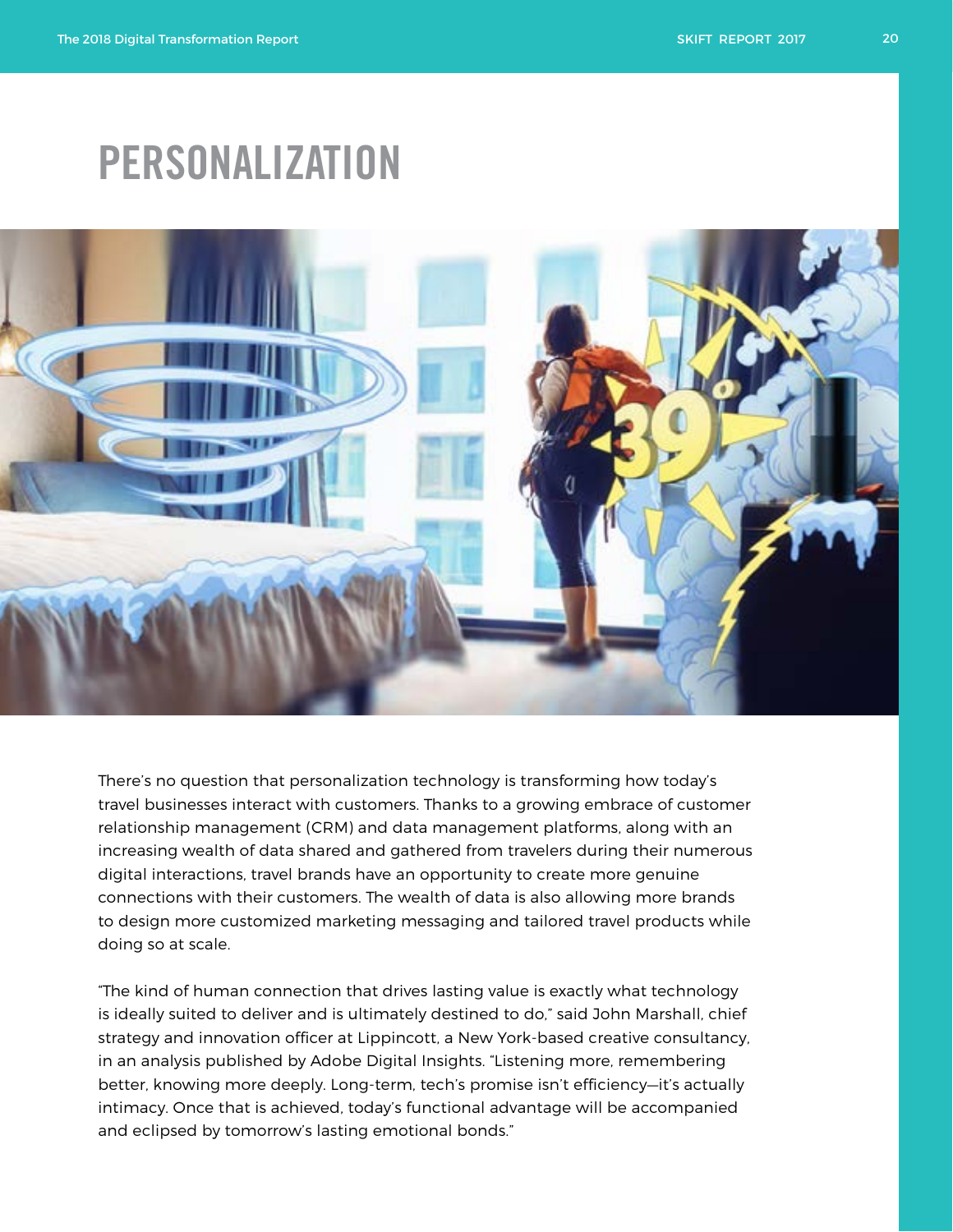How are today's travel companies striking the right balance between personalization technology and the human touch? We asked this year's survey respondents for their thoughts.

As respondents to our 2018 survey noted, many have made progress in the realm of personalization. When asked to rate their ability to deliver "highly-personalized digital experiences" to customers, 67 percent of respondents to the Skift and Adobe survey rated their efforts at either three, four, or five stars (out of five), suggesting that there is a considerable degree of confidence with personalization strategies.

Respondents also offered an optimistic assessment of their personalization abilities.

More than 70 percent of respondents in this year's survey suggested that they were either "quite confident" or "somewhat confident" about their personalization efforts.

### **How confident do you feel about the following statement: My organization can effectively deliver personalized experiences and messaging for our customers.**



#### **We deliver highly personalized digital experiences to our customers.**



Source: Skift's 2018 Digital Transformation Survey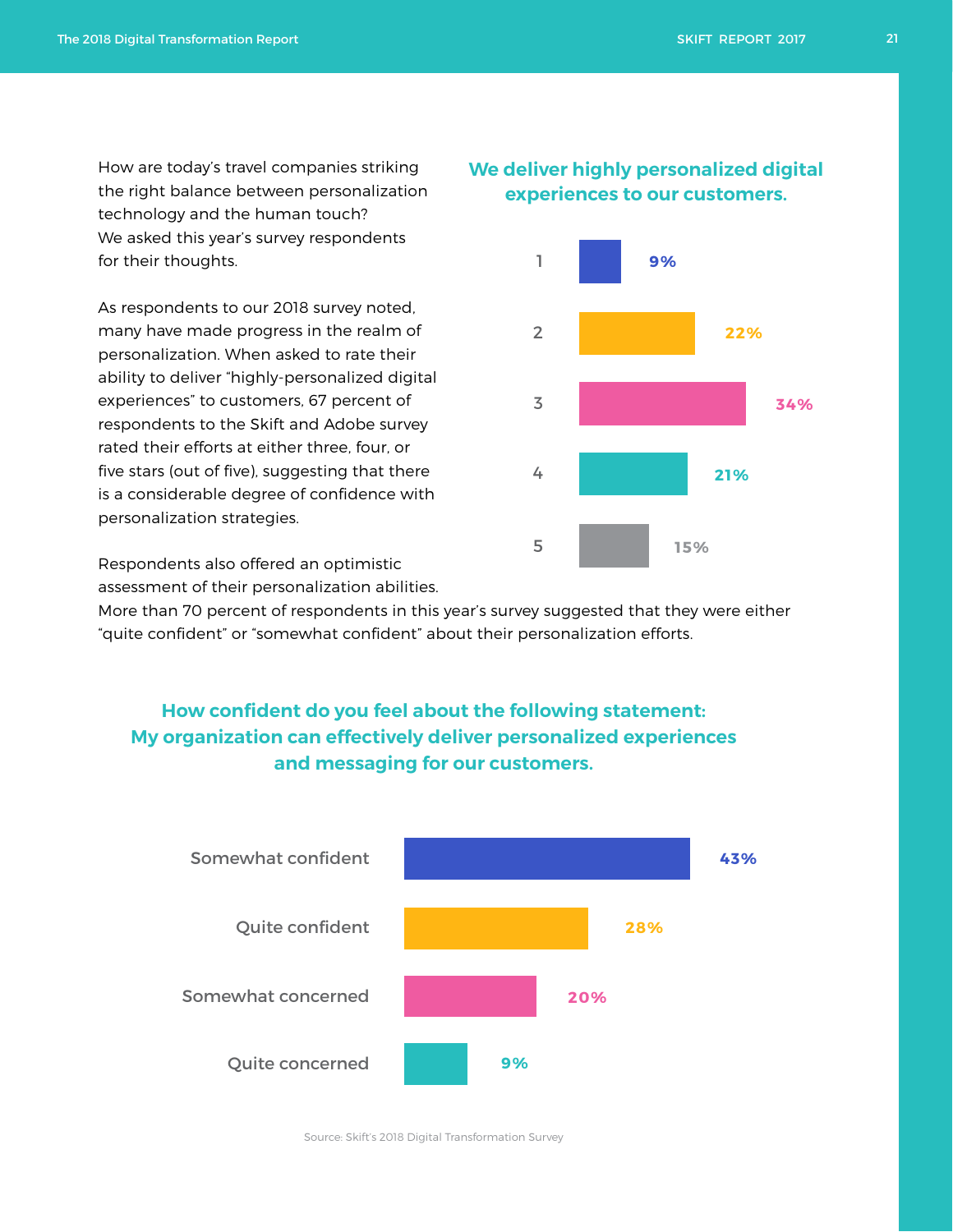Another key question when it comes to personalization is figuring out and prioritizing the sources of customer data that are most useful to understand consumer behavior. With so many data sources now available to travel marketers, it can often be difficult to know what to prioritize. This came up in Skift and Adobe's survey responses. Data sources including social media, email and digital analytics were the most popular information sources used to build a more holistic view of their customer. All three were mentioned by more than half of all survey participants.

#### **Which of the following sources of data is your organization using to help build a 360-degree view of the customer? (Select all that apply)**



Source: Skift's 2018 Digital Transformation Survey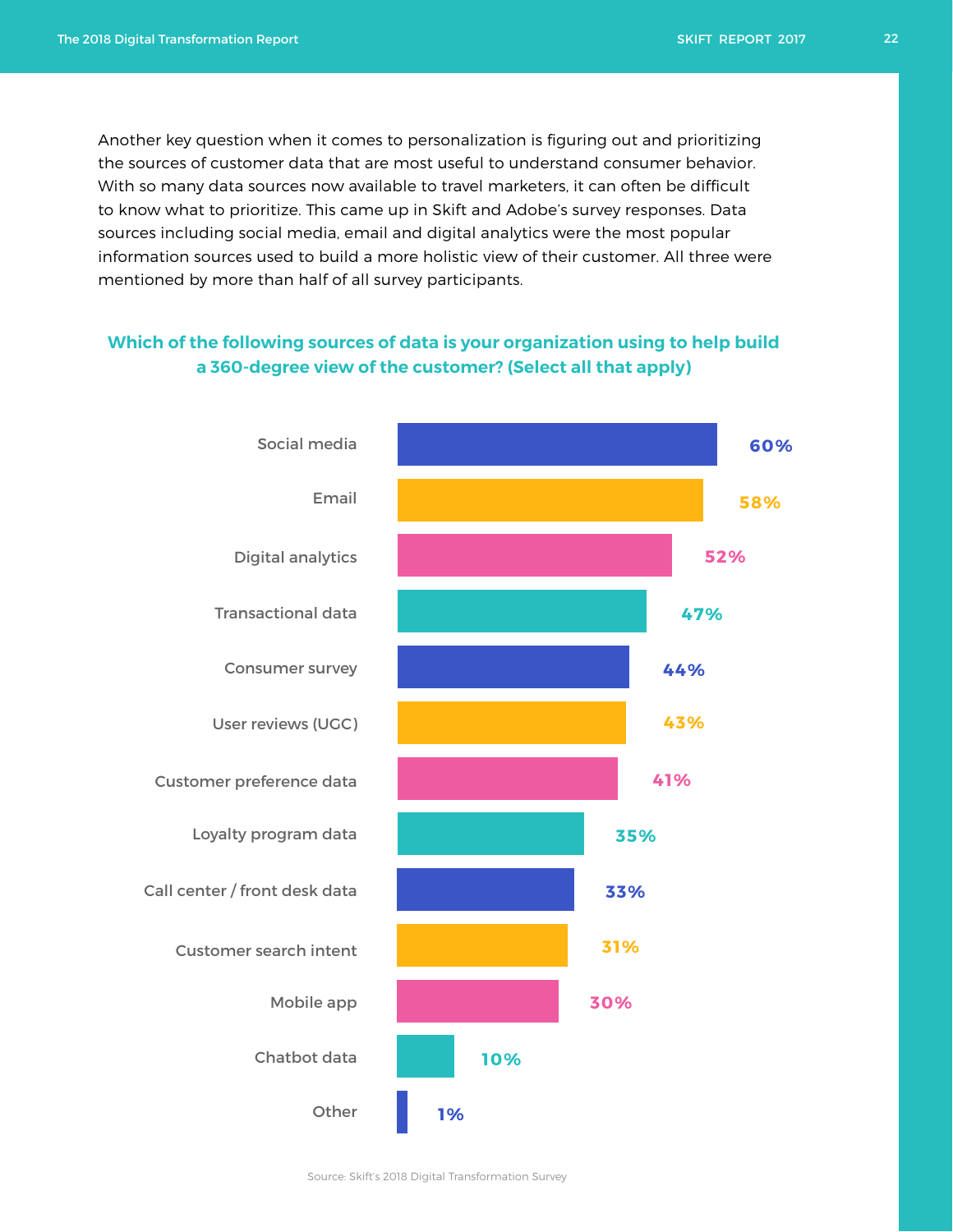One example of travel brands trying to use customer data to deliver more personalized offers is European low-cost airline Ryanair, which in recent years has hired hundreds of IT and data analytics specialists to better parse its vast wealth of traveler data. The aim is ultimately to offer a personalization service similar to what's already happening in industries like retail e-commerce, a sector where Amazon dominates. "This has transformed retail and it's going to transform airlines," said Kenny Jacobs, a former Tesco executive spearheading Ryanair's digital efforts, in a previous Skift interview.

Ryanair's focus on hiring more digital talent seems like a smart move. In fact, insufficient talent is a key problem for many travel companies hoping to offer more personalized messaging and offers. When asked about the barriers preventing them from delivering more personalized digital customer experiences in this year's survey, respondents noted that "lack of skilled digital marketers/analysts" was either a "pressing" or "routine" challenge. This was mentioned by a combined 72 percent of respondents. Meanwhile, "inadequate digital marketing tools" was the second most "pressing" or "routine" challenge for 71 percent of respondents.

#### **How big of a challenge do the following barriers pose in your ability to deliver personalized digital customer experiences?**

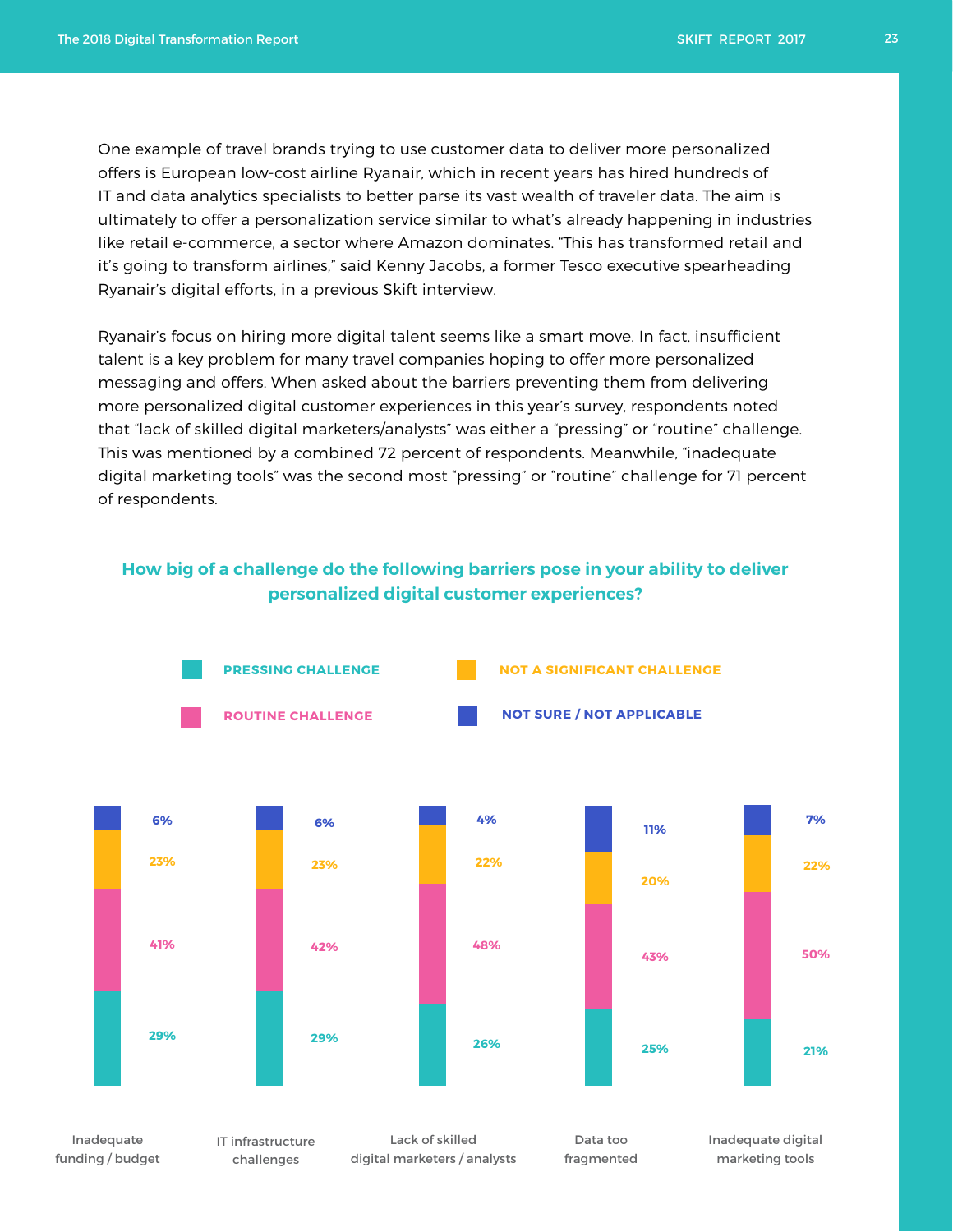#### **How big of a challenge do the following barriers pose in your ability to deliver personalized digital customer experiences? (Continued)**



Source: Skift's 2018 Digital Transformation Survey

Aside from some of the logistical and technical challenges of building a great personalization system, and identifying the right data to personalize customer experiences, travel executives note that the discipline requires a savvy ability to blend digital and human personalization into a single experience. However, some worry that travel companies may be using digital personalization as a substitute for human interaction with customers. "The question becomes, 'have we gone too far?,'" said MGM Resorts' Lilian Tomovich speaking at the 2017 Skift Global Forum." Have we allowed digital technologies to become the be-all and the end-all for the guest experience? And should we rebalance that with more human connection?"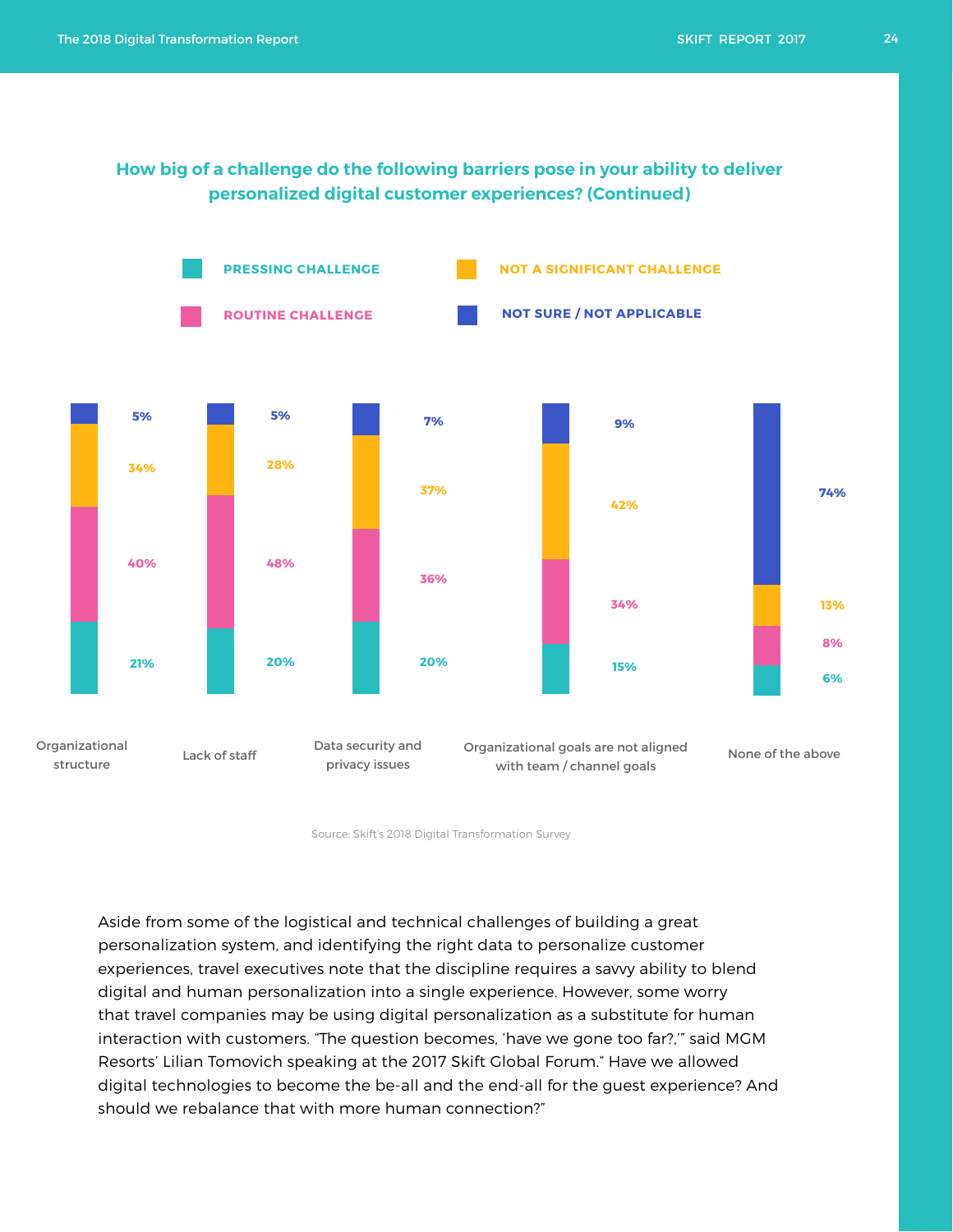Increasingly those travel companies that embrace digital personalization know that it must be paired with thoughtful human interaction to truly be effective, particularly in sectors like hospitality where great service is part of the experience. "It is still vital for us to engage with our guests face to face, gather information and receive feedback. We listen." said Marcel Thoma, general manager for The Upper House Hong Kong in a 2017 interview with Skift. "The close communication and data behind the scenes is just as important as the way it is utilized by employees on the frontline day to day. It's about offering the highest level of personalization and having that human connection."

For Julie Hoffmann, head of industry strategy for travel and hospitality at Adobe, travel companies have to strike the right balance to strike between high touch and low touch. "The act of having self-service capabilities can be considered high touch in that some demographics prefer intuitive but 'hands off' engagement," noted Hoffmann. "If you eliminate effort and anticipate needs, many travelers will be pleased by this engagement. In those instances, these same travelers want to know that if something goes wrong, they can quickly have their problems resolved. This is where loyalty is built in a low-touch evolving world."

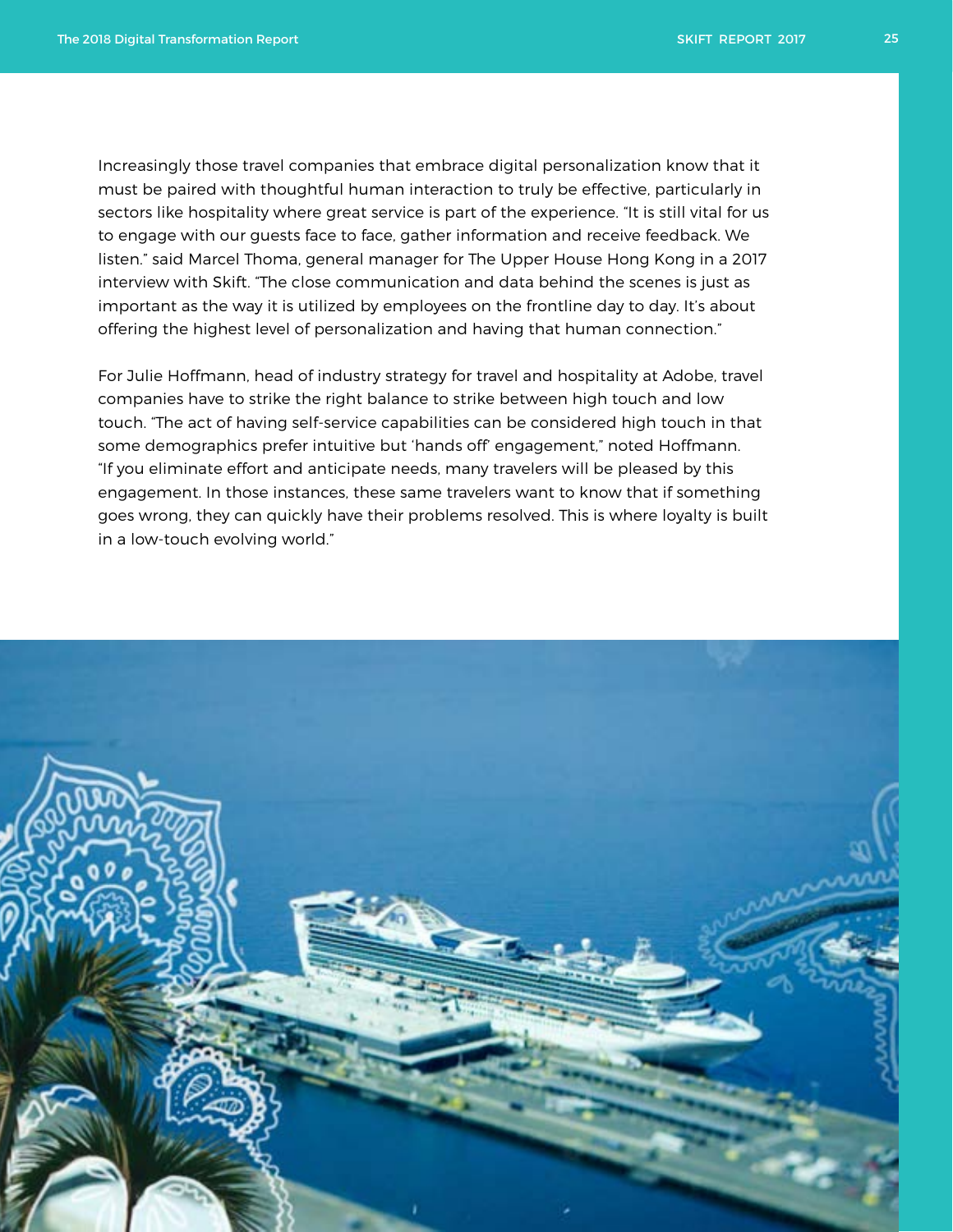### AUTOMATION

Automation offers big benefits for one of today's biggest digital challenges. Simply put, today's travel marketers are drowning in data. A growing range of information produced by a proliferating range of channels, devices, website analytics, audience segmentation methods and attribution models threatens to overwhelm travel executives' decisionmaking capabilities. What's more, the problem seems to be getting worse, not better: Adobe research found that 54 percent of travel brands in 2017 said they planned to increase spend on data and data-related services. To make matters even more dire, information often exists in silos across the organization, complicating efforts to use it effectively.

"One of the biggest challenges we have is trying to make sure we have a cohesive view of the customer as we collect data through various systems," said David Coons, vice president of global product at Expedia. "Bringing all of it together is a continuous battle." That's why one 2018's biggest digital challenges for travel organizations will be figuring out how to extract the most meaningful data and take action on it.

As many respondents to Skift's 2018 Digital Transformation survey noted, fragmentation of customer data and analytics is an area of "considerable concern," with more than 38 percent of survey participants mentioning it was an issue. This insight is not that surprising given that most travel brands are dealing with a heavy load of "legacy" software systems. Many of these databases are unable to communicate or sync with other systems, and also lack the robust ability to provide the real-time access needed for today's "on the go" mobile and cross-device travel customers.



#### **To what degree is fragmentation in customer data and the analytics platforms that you use a concern to your organization?**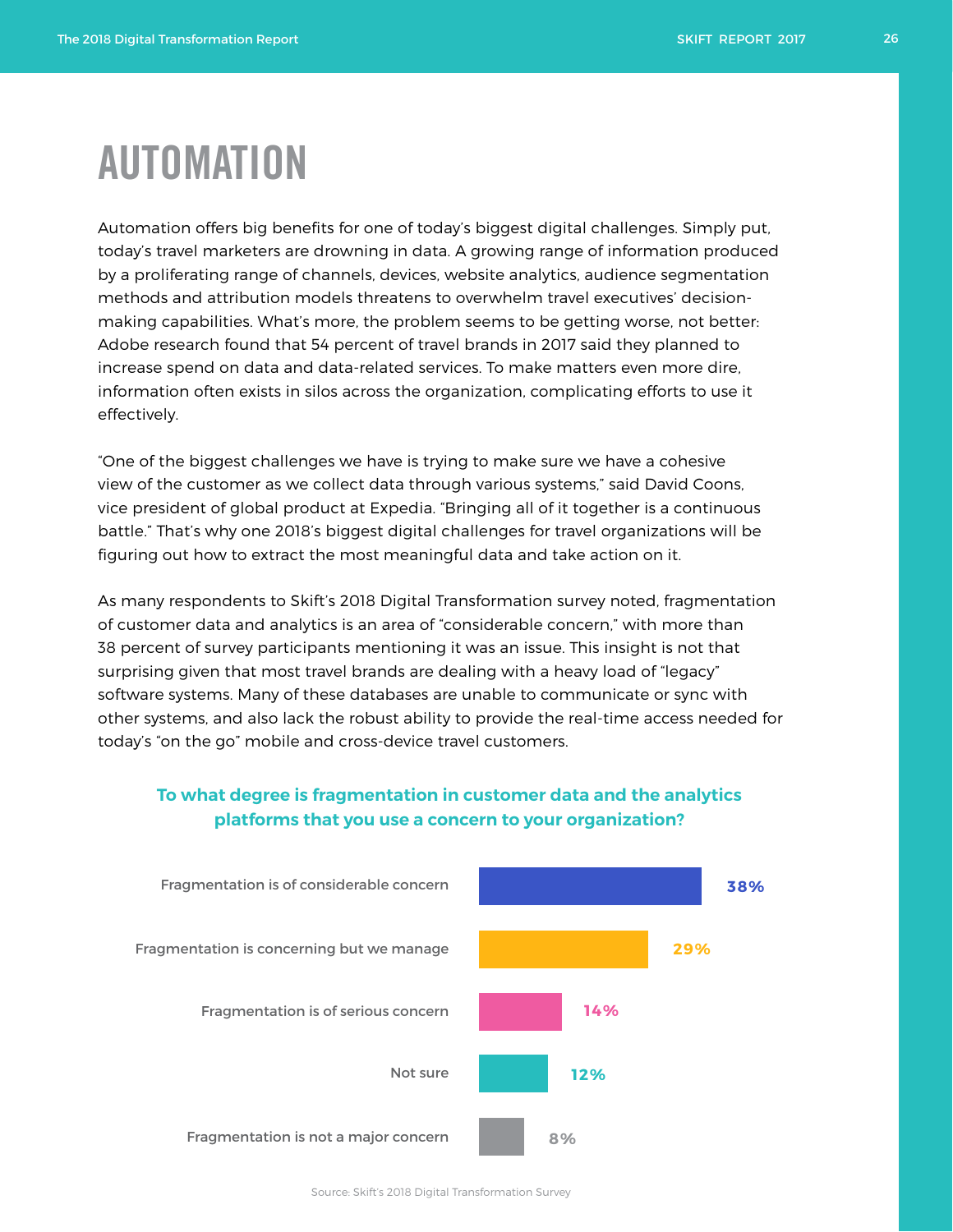In fact, a growing number of travel marketers recognize the need to better coordinate their customer engagement and data-gathering activity between channels, devices, and environments with minimal friction. It's leading more travel brands to embrace "customer experience" tools, which allow them to more easily automate and orchestrate different aspects of their brand experience, data gathering, and customer interactions.

These systems provide travel marketers with a more holistic view of the marketing purchase funnel, combining once-distinct marketing disciplines such as digital advertising, email campaigns, digital screen campaigns, conversational commerce, analytics and customer service functions into a single unified dashboard. While these customer experience platforms have existed for some time, the more recent trend has been toward "cloud-based" platforms that make it easier for marketers to process a huge range of customer and marketing data, at scale, across their organization.

Those who have made the leap to utilize a customer experience platform have found it has significant benefits, the most important being increased ROI. According to Skift and Adobe research, more than one third of respondents said their customer experience platform has boosted their return on investment, suggesting potential benefits of such systems.



### **Our customer experience platform has led to a return on investment for our organization.**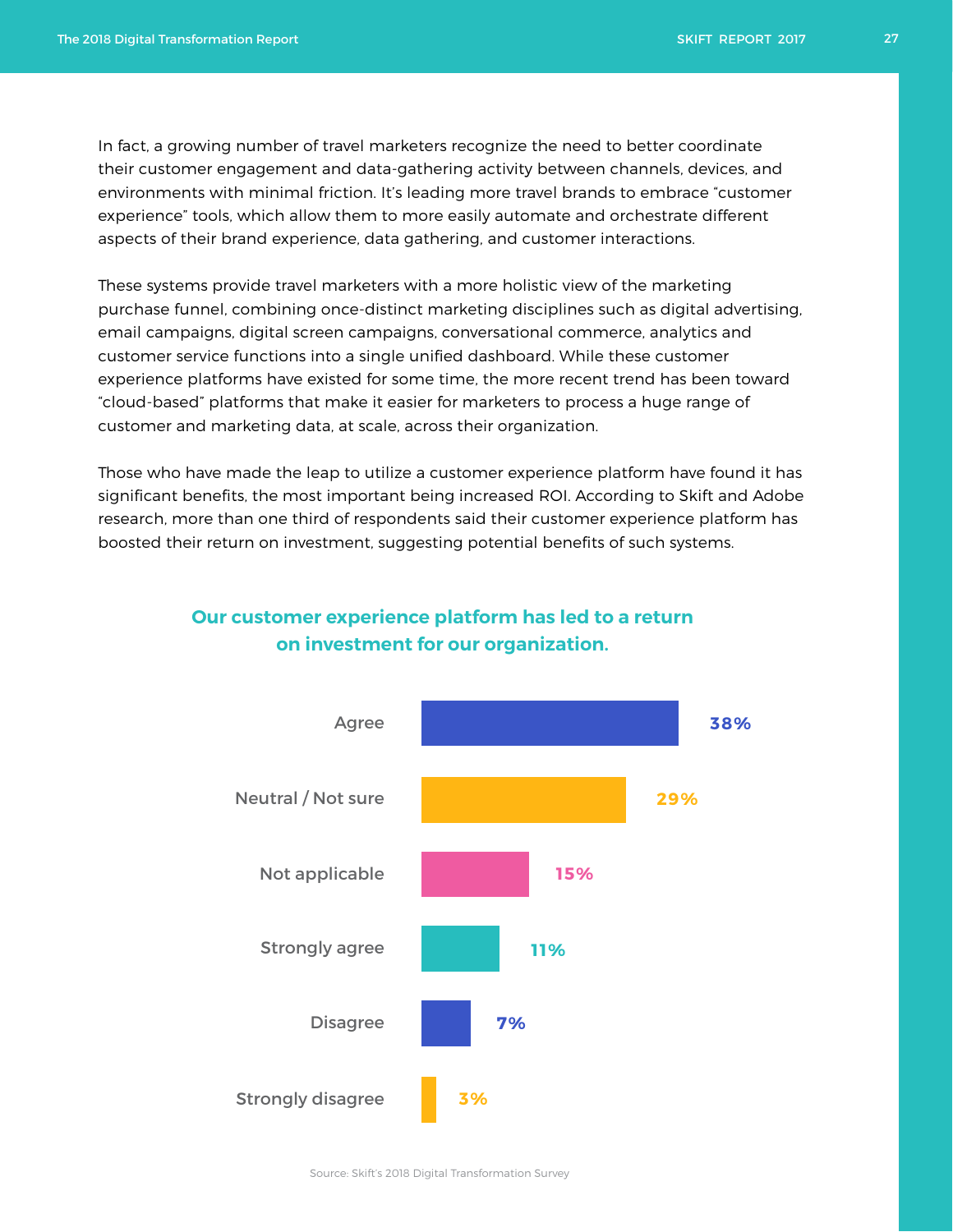The potential uses for these platforms varies depending each travel organization's specific business objectives and data inputs. That said, travel executives do have a few common tactics they use to optimize and measure their marketing efforts. Where will travel marketers invest more time in 2018 when it comes to their use of customer experience platforms? This year's research suggests that many plan to use such systems to build better customer segmentation profiles, optimize email campaigns or measure mobile and website analytics.

"Customer profile targeting," a tactic that refers to building more accurate segments of customers based on geography or original traffic source, was the customer experience tactic where respondents expected to invest the most time in 2018, mentioned by more than 53 percent of respondents. Other tactics like email optimization, website analytics and mobile analytics were essentially tied for the second-most popular response. Each of these tactics was mentioned by 48 percent of respondents.

#### **In 2018, how will you prioritize the following customer experience measurement and optimization tactics?**

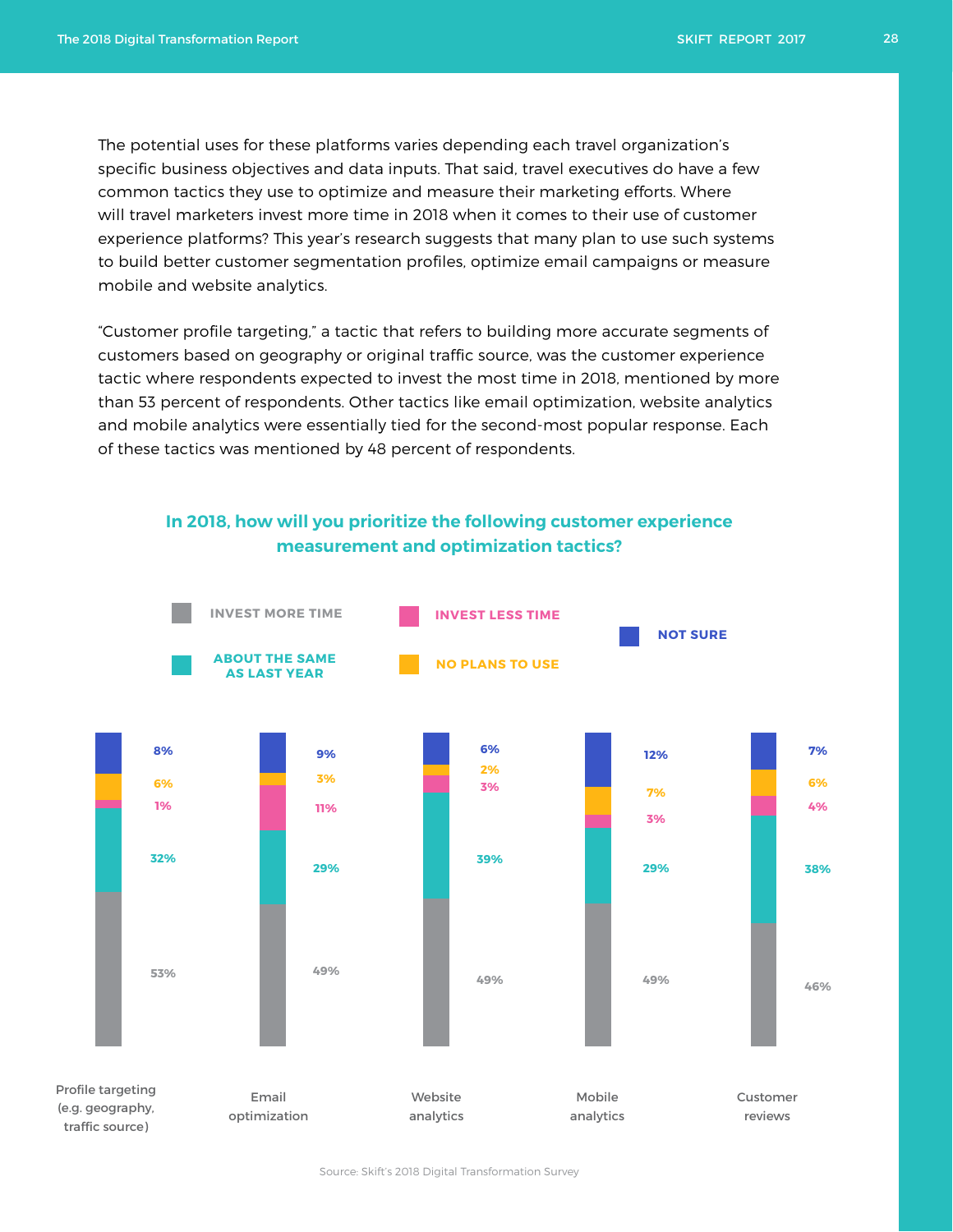### **In 2018, how will you prioritize the following customer experience measurement and optimization tactics? (continued)**

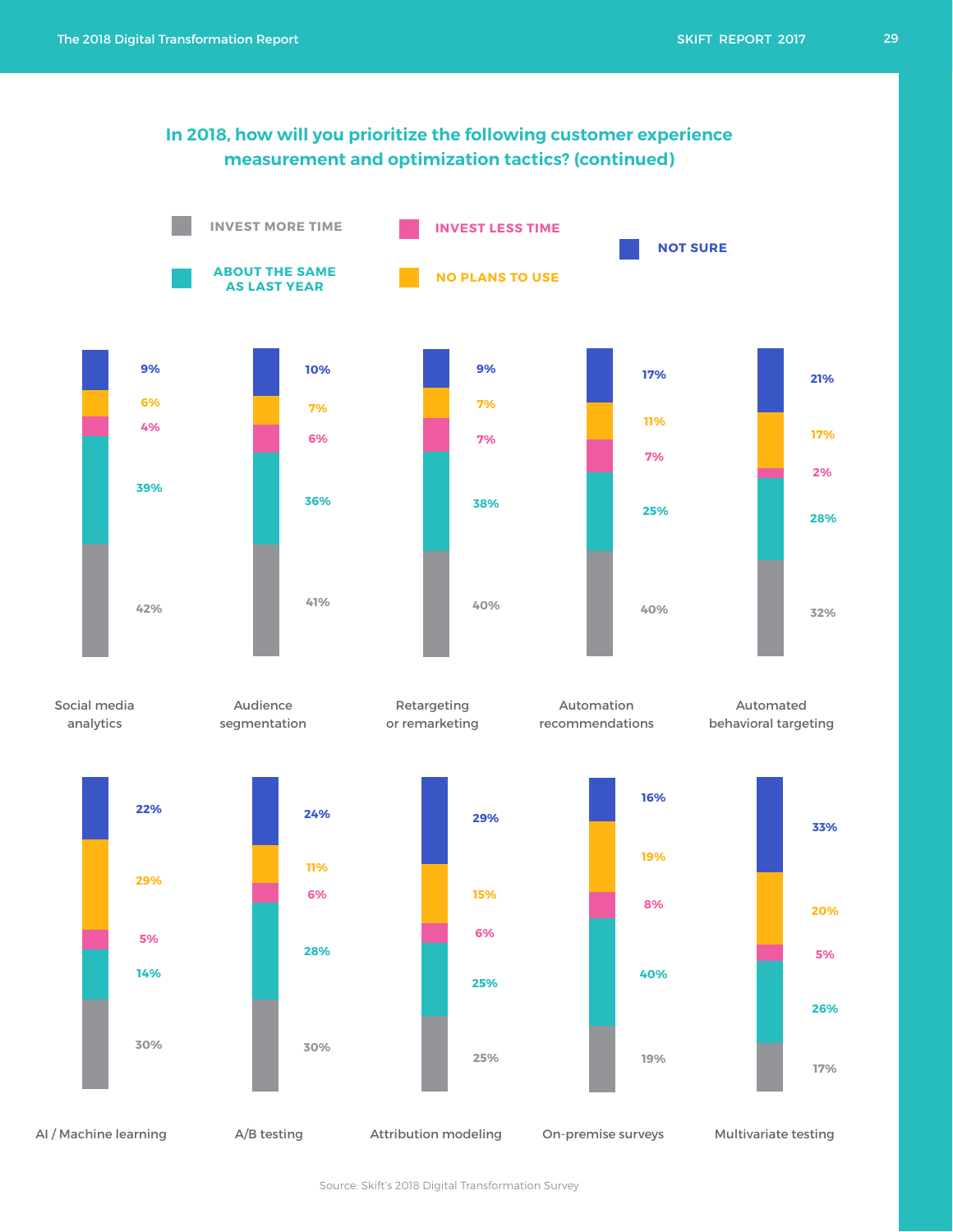# ORGANIZATIONAL READINESS

As we've explained above, travel companies rely on a wide variety of tools and strategies to continue on their journey toward digital transformation. But digital transformation isn't just about technology. In fact, any successful digital transformation effort also depends on the ability of organizations to develop new ways of working. Do today's travel organizations have the right teams and structure in place to make good on their digital goals? Is there enough budget to sustain the organization's priorities? Most importantly, do travel executives have the right digital-savvy talent to turn their goals into reality?

When it comes to talent, most of the respondents to this year's digital transformation survey believe they have sufficient talent in-house to achieve their goals. At the same time, many admit that trying to hire outside talent with the right skills remains challenging. As noted in the introduction to our report, more than 65 percent of executives said they were "somewhat confident" or "quite confident" that they had the the necessary talent to deliver on their 2018 digital objectives.



#### **We have the necessary TALENT to deliver on our 2018 digital objectives.**

Source: Skift's 2018 Digital Transformation Survey

But even though their near-term digital talent needs appear to be set, not nearly as many travel respondents were confident about their ability to identify technical talent to achieve their longer-term objectives. Half of all respondents in this year's survey said they either "agree" or "strongly agree" that to they "struggle to find the technical talent" to meet their goals.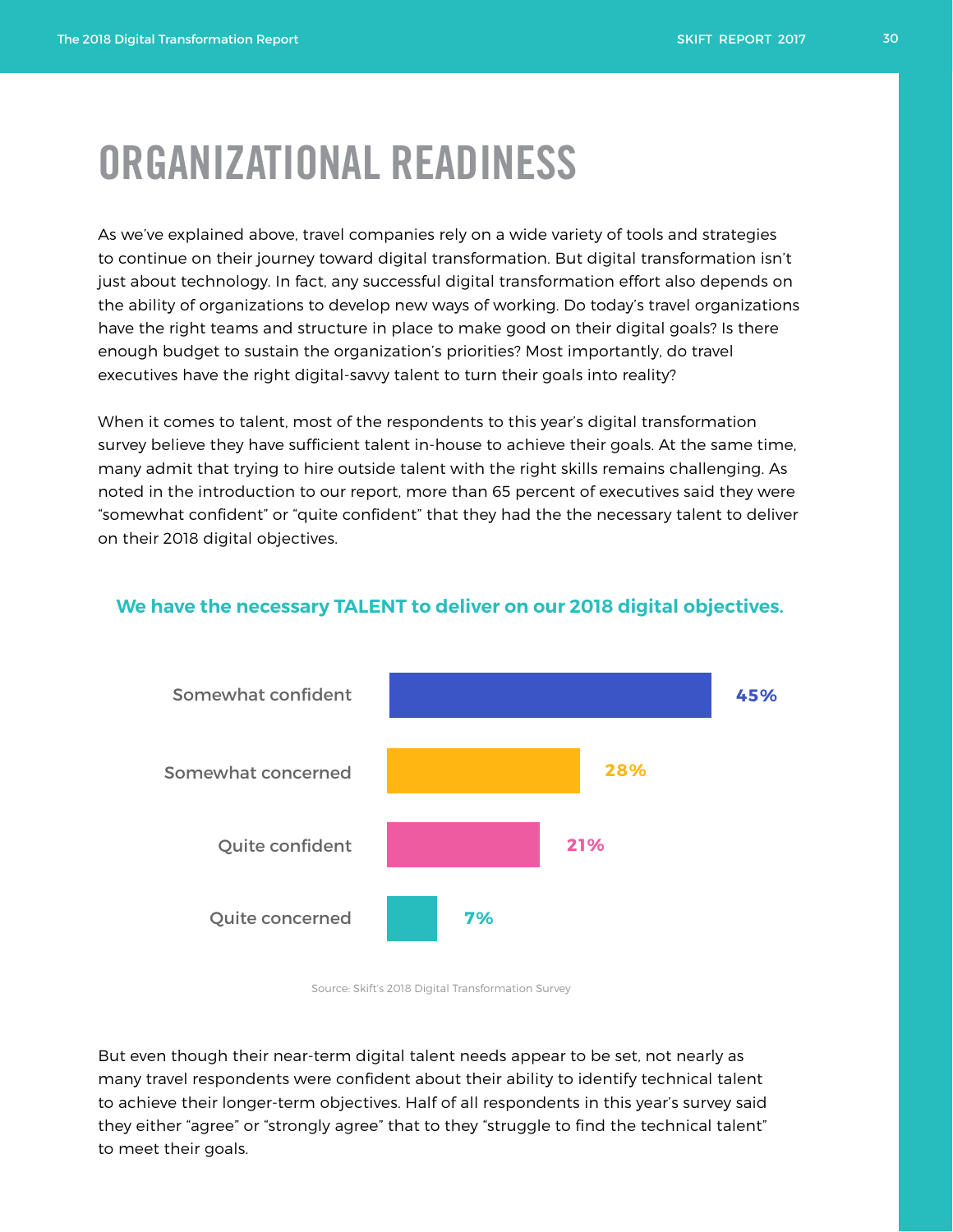### **How strongly do you agree with this statement: We struggle to find the technical talent**

**we need to meet our digital objectives.**



Source: Skift's 2018 Digital Transformation Survey

The challenge of finding qualified technical talent is not limited to the travel industry. Many industry verticals struggle to attract and retain qualified employees who are fluent in the language of today's digital business culture. This is to say nothing of the enticing opportunities offered by tech industry giants like Google, Apple, Facebook, Amazon and the like, many of whom are willing to offer qualified candidates huge salaries and stock incentives well beyond the means of most travel organizations. "Probably the biggest challenge for us as a travel technology company is finding technology talent," said Expedia's Coons. "In a city like Seattle with Amazon, Microsoft, Facebook, and Google, we're all competing for the same college grads and young folks."

It's not just attracting and retaining great digital talent that can be challenging for travel companies. Many organizations also wrestle with the question of how to structure their digital-focused teams to optimize business success and performance. Should digital workers be combined together into cross-functional teams, sometimes known as "centers of excellence," to help boost company-wide digital success? Or is it better to distribute digital talent across different company business units?

The biggest takeaway is that today's travel teams are better organized, holistically speaking, than they were in the past. In fact, the process many organizations are now using to work together to deliver great customer experiences is increasingly taking center stage in all decisions related to digital-focused team design.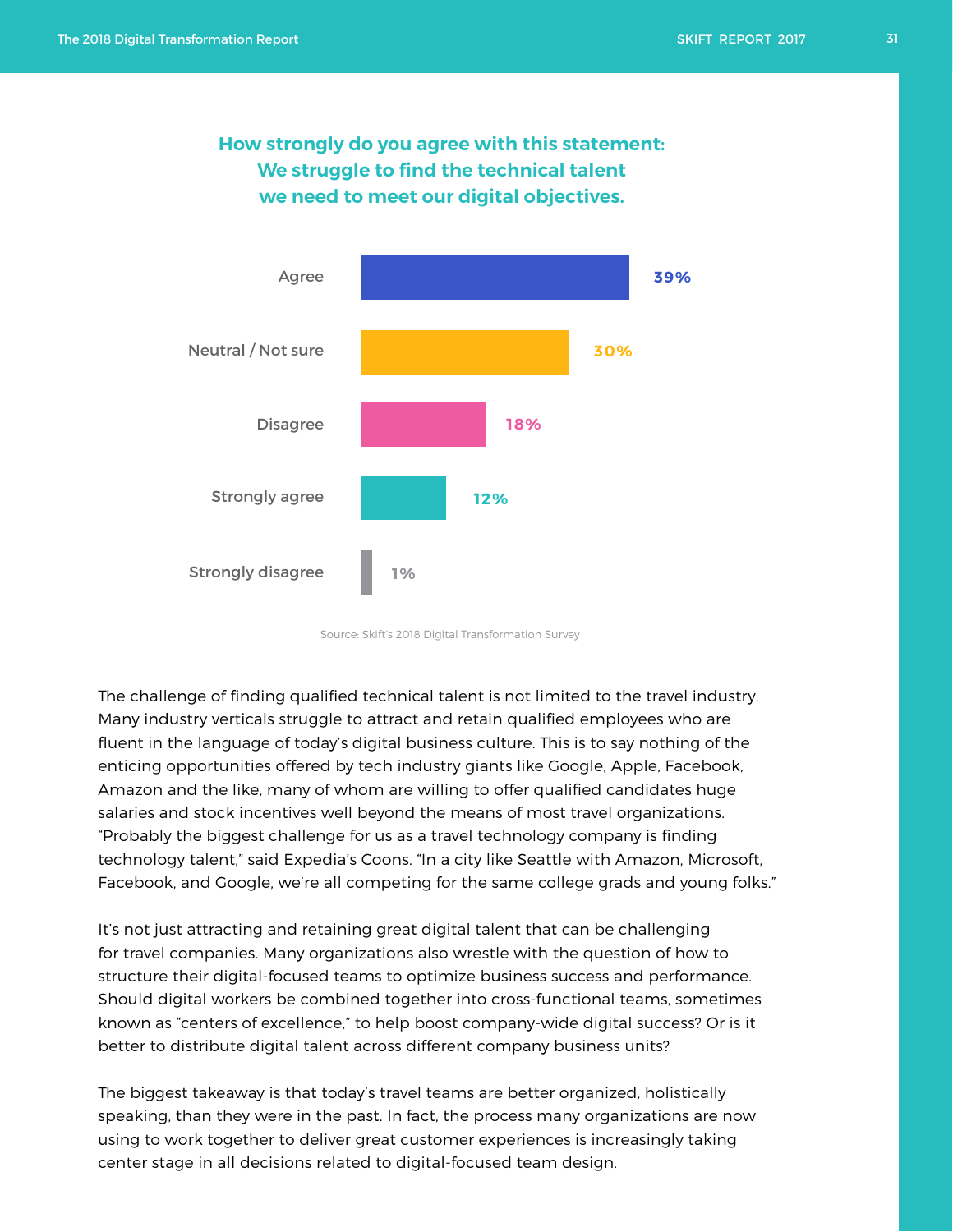The respondents to our 2018 survey overwhelmingly said that they had organized their

digital transformation plans around a cross-functional team or a centrally-integrated digital role in the company. More than 30 percent said they had a cross-functional team working on digital problems, while another 28 percent said they created a centrally-integrated function to handle their digital transformation efforts, the two most popular answers.



Last but not least, there's the organizational challenge created by having the right budget to fund digital transformation initiatives. This year's survey found that a growing number of travel organizations realize the importance of allocating enough monetary resources for digital, with 64 percent of respondents noting that they were either somewhat or quite confident that they have the necessary budget to deliver on their 2018 objectives.

#### **We have the necessary BUDGET to deliver on our 2018 digital objectives.**



Source: Skift's 2018 Digital Transformation Survey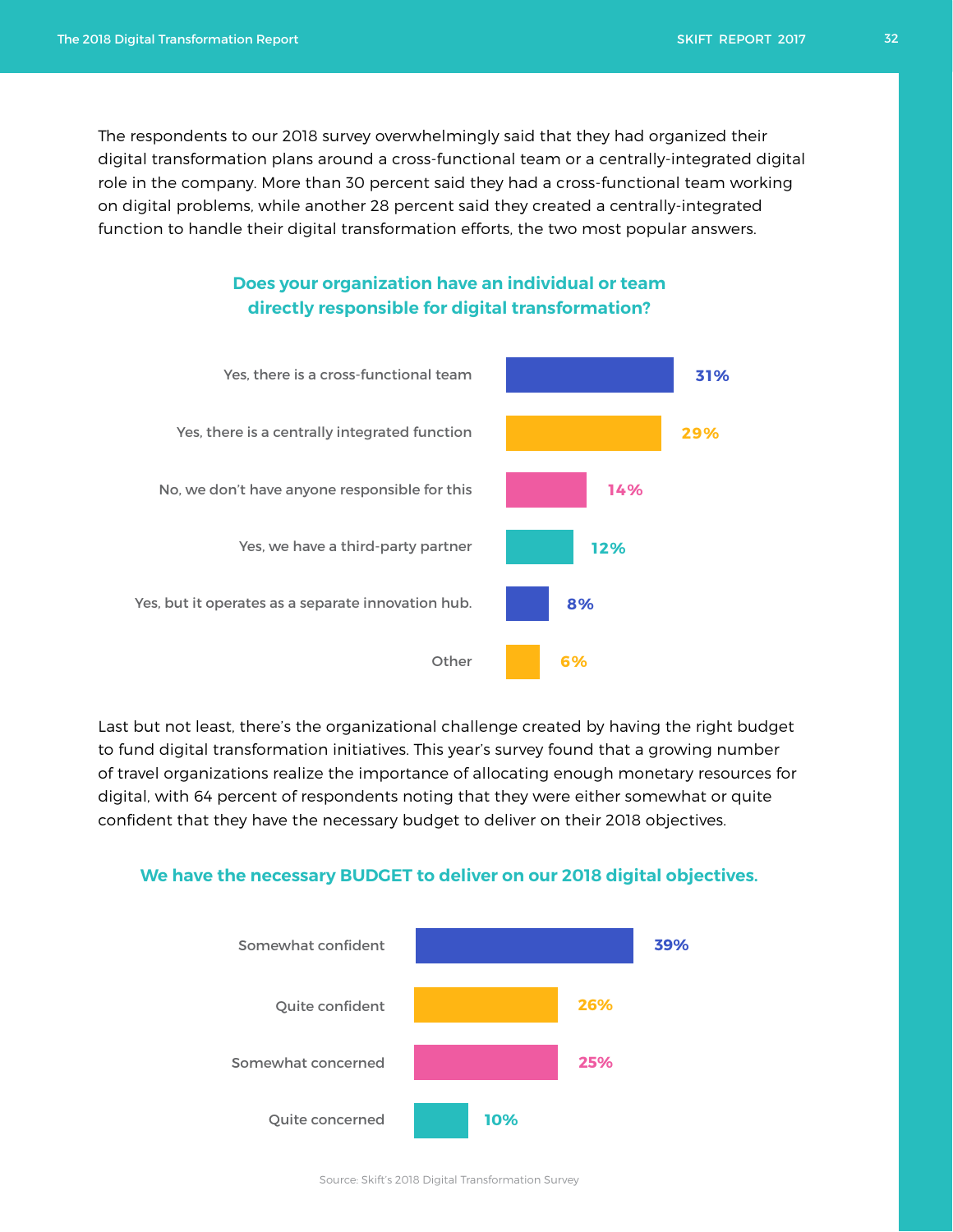# EVALUATING NEW TECHNOLOGY



It can be hard to predict the future. Even the best-laid plans for digital transformation may sometimes need to be revised in the face of changing information and an evolving business environment. But even if it's not possible to predict what tomorrow may bring, most travel marketers are interested in predicting what kinds of digital technologies they will need to use in the years ahead. That's why we were curious to learn what travel marketers thought about the potential impact of digital technologies like artificial intelligence, predictive analytics, blockchain, augmented reality and chatbots on their business, both now and in the future.

Do travel marketers believe these digital innovations will have an immediate impact on their business? It depends. Some technologies like augmented reality (AR) have loads of immediate potential, especially now that AR capabilities are built into Apple's iOS 11 operating system for mobile devices. Meanwhile some of today's most talked-about digital innovations like blockchain are not as likely to see rapid implementation. Even if blockchain has significant long-term potential, less than 20% of survey respondents predicted that they would incorporate blockchain into their business in the next year.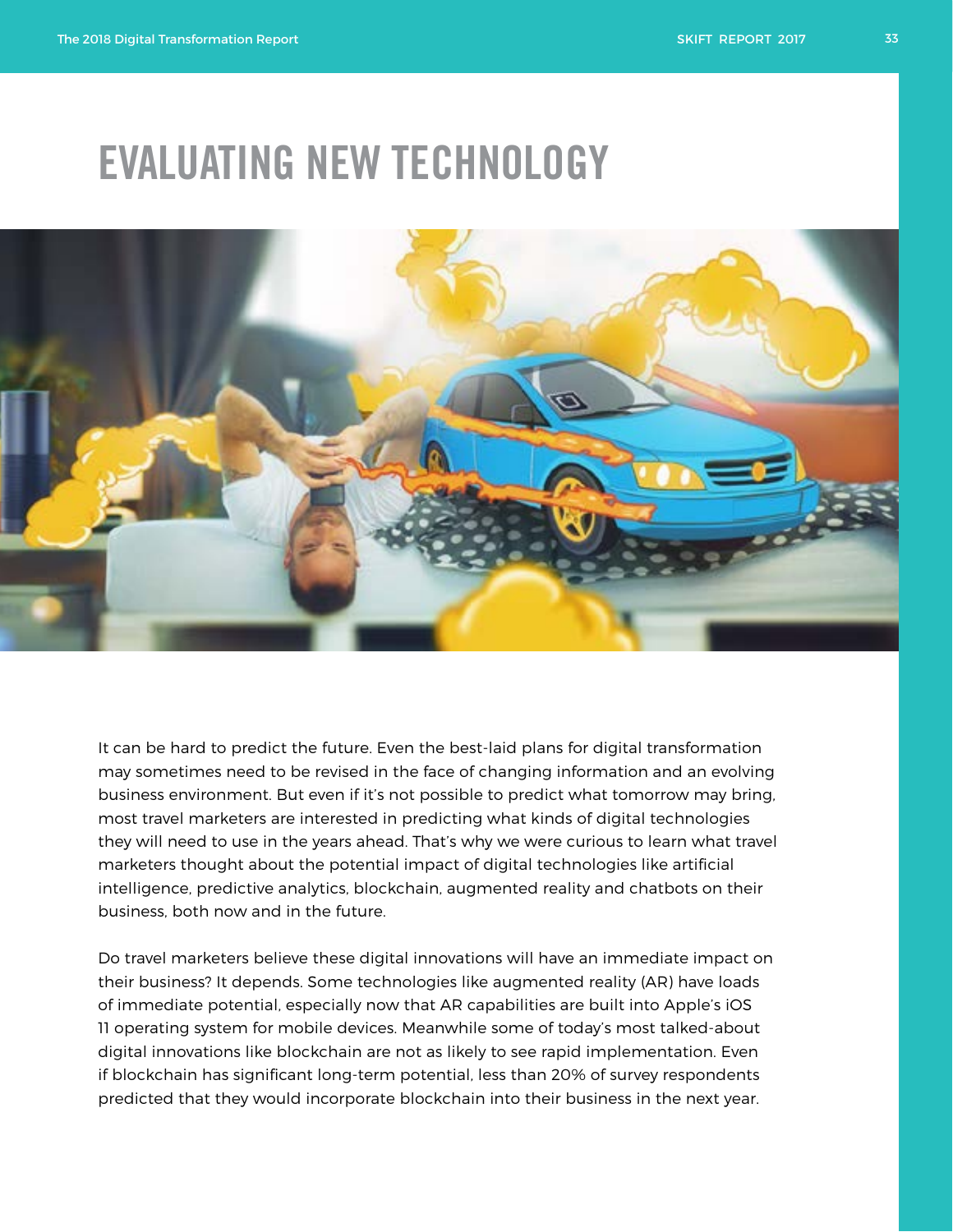Other tools like localization have more immediate potential, with 45 percent of respondents suggesting the technology was likely to be incorporated into their business within the next year. In fact, localization is moving front and center in 2018 as more brands invest time and effort to create more relevant experiences, regardless of location or culture. Chatbots were another technology with immediate potential, mentioned by 41 percent of respondents as likely to have an impact either now or in the next year.

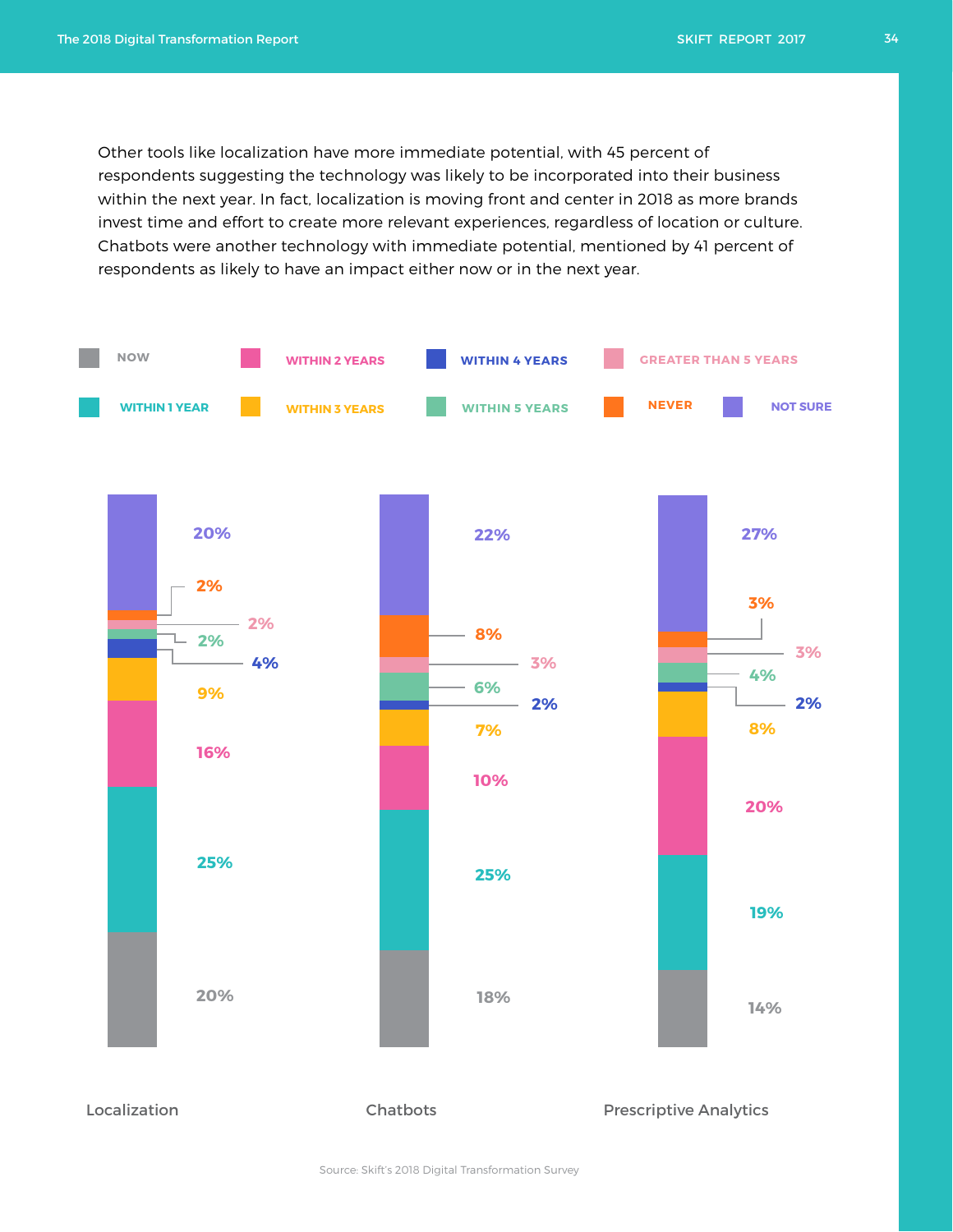

Source: Skift's 2018 Digital Transformation Survey

Many travel executives echoed a focus on chatbots as a big opportunity in recent comments, noting that they were already deploying or at least experimenting with the technology. A number of travel organizations, including Marriott Rewards and Kayak, have already been experimenting with chatbots for content distribution, customer service and responses to more general inquiries.

Like any digital tool still in the early stages of deployment, the key is balancing the desire for innovation with the need to serve larger business goals and customer desires. "We want to make sure that if we use a chatbot for booking rooms or shows, that it's a fantastic experience," said MGM Resorts' Lilian Tomovich. "I've tried many [of them] and they're not so great...but what we're piloting this fall is a program combining chatbot AI with live agents, and it will be seamless to our guests."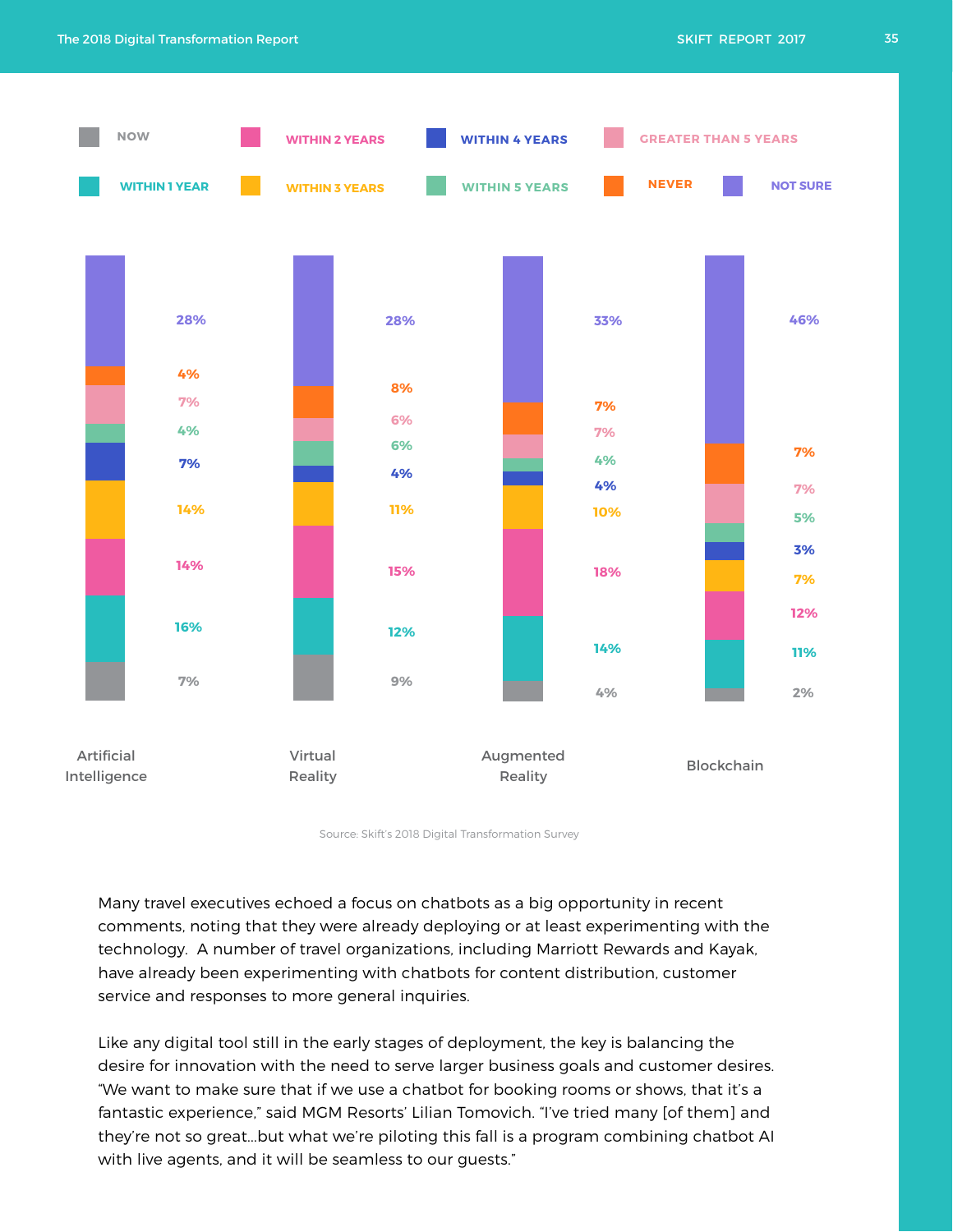### KEY DIGITAL TRANSFORMATION TAKEAWAYS FOR 2018

- **Today's customer experience is omnichannel** Today's travel brands must cope with a proliferating range of customer interaction touch points, both offline and online, nearly all of which are linked back to digital systems. This is creating a greater need for an "omnichannel" approach to customer experience that considers how digital impacts everything from ecommerce to check-in kiosks to chatbots and beyond.
	- **Rising customer expectations shape digital priorities —** The world-class customer experiences offered by digital leaders like Amazon, Google and Airbnb are setting a high bar for customer expectations. All companies, including those in the travel industry, are now subject to these expectations when designing and deploying digital experiences.
- **Mobile is no longer a trend: it's a requirement** Two-thirds of respondents said mobile devices now make up 20% or more of their website traffic, which has significant implications on digital decisions related to everything from user experience to personalization and data analytics.
- **Travel organizations are drowning in data —** Digital tools and processes have been a huge positive for travel companies, allowing them to track, measure, and analyze nearly every aspect of their success. But rather than empowering many organizations, this seeming avalanche of information can often lead to decision paralysis, making it overly complicated for executives to identify the signal amidst the noise.
- **Personalization must balance the digital and human touch —** Digital personalization offers powerful opportunities for travel companies to use data to better customize their messaging, products and services for customers. But it needs to be balanced by a decidedly human touch — otherwise it may fall flat.
- **Separating emerging trends from immediate opportunities —** Tech tools like blockchain get plenty of industry attention and will soon have significant potential. But, it's opportunities like localization, chatbots and prescriptive analytics that have the most immediate potential impact. Other developments like artificial intelligence and augmented reality sit somewhere in the middle, offering good opportunities for experimentation in the year ahead.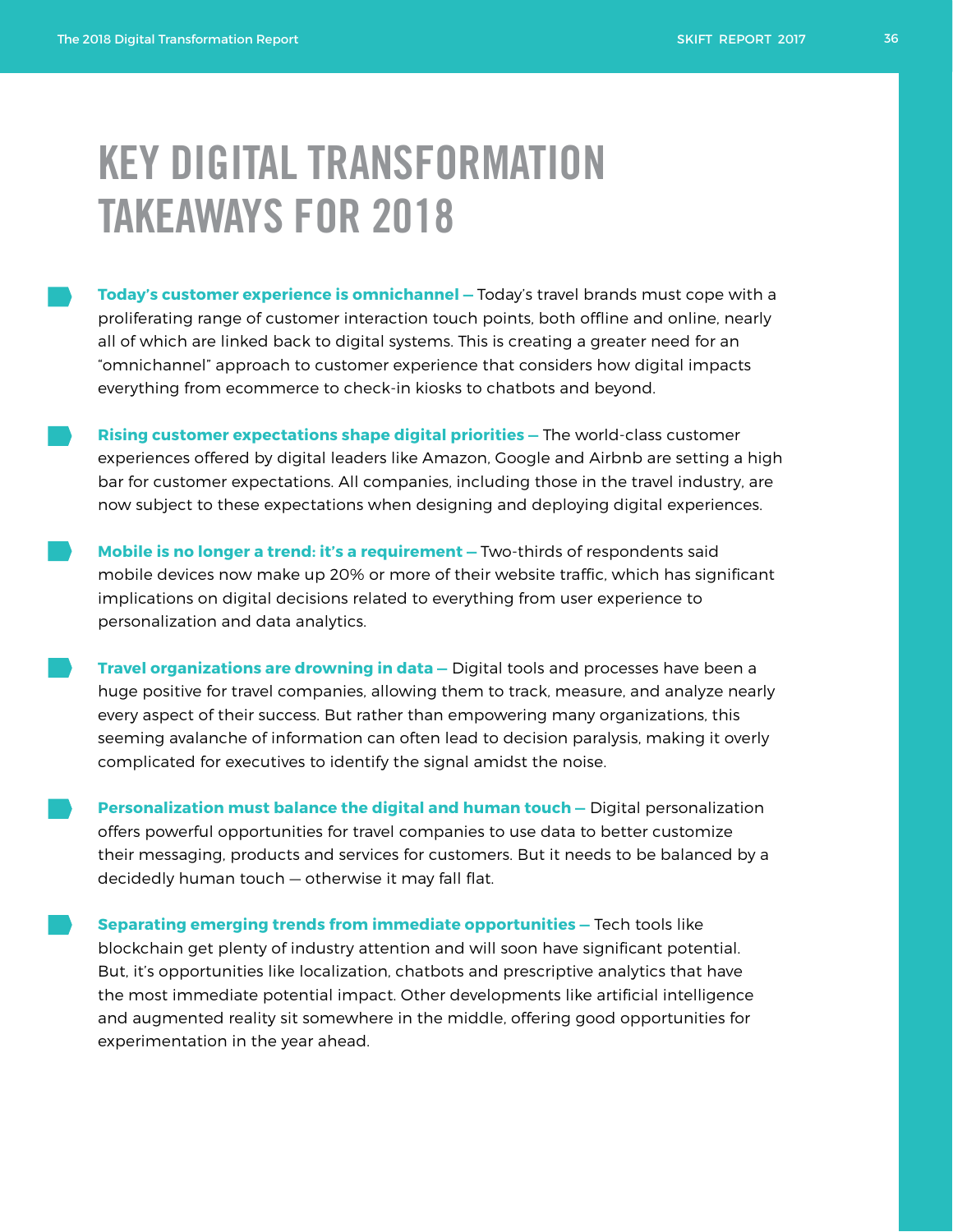# FURTHER READING

- 1. ["Mobile Drives Growth of Online Travel Bookings," eMarketer, June 2017.](https://www.emarketer.com/Article/Mobile-Drives-Growth-of-Online-Travel-Bookings/1016053)
- 2. ["Digital Transformation Initiative: Aviation, Travel and Tourism Industry," World Eco](http://reports.weforum.org/digital-transformation/wp-content/blogs.dir/94/mp/files/pages/files/wef-dti-aviation-travel-and-tourism-white-paper.pdf)[nomic Forum and Accenture, January 2017.](http://reports.weforum.org/digital-transformation/wp-content/blogs.dir/94/mp/files/pages/files/wef-dti-aviation-travel-and-tourism-white-paper.pdf)
- 3. ["Video: Adobe and MGM Resorts On The Future of Personalization and Digital Transfor](https://skift.com/2017/10/23/video-adobe-and-mgm-resorts-on-the-future-of-personalization-and-digital-transformation/)[mation," Skift, October 2017.](https://skift.com/2017/10/23/video-adobe-and-mgm-resorts-on-the-future-of-personalization-and-digital-transformation/)
- 4. "[U.S. Experiential Traveler Trends 2018: Annual Survey on Traveler Behavior, Motivations](https://research.skift.com/reports/u-s-experiential-traveler-trends-2018/)  [& Preferences," Skift, October 2017.](https://research.skift.com/reports/u-s-experiential-traveler-trends-2018/)
- 5. The Millennial Travel Trends of the Largest Generation," Travel Professional News, July [2017.](https://www.travelprofessionalnews.com/the-millennial-travel-trends-of-the-largest-generation-july-2017/)
- 6. ["Get Ready for the Upswing," B2B Stories, March 2010,](http://b2bstories.com/?p=35)
- 7. ["U.S. Millennials Travel the Most but Gen Z Is on the Rise," Skift, October 2017.](https://skift.com/2017/10/02/u-s-millennials-travel-the-most-but-gen-z-is-on-the-rise/)
- 8. ["Digital Transformation Brief: Wyndham CMO Convinced Mobile And Personalization](https://skift.com/2016/09/12/digital-transformation-brief-wyndham-cmo-convinced-mobile-and-personalization-will-help-fill-beds/)  [Will Help Fill Beds," Skift, September 2016.](https://skift.com/2016/09/12/digital-transformation-brief-wyndham-cmo-convinced-mobile-and-personalization-will-help-fill-beds/)
- 9. ["Low-Cost Airlines Make Big Bets on Data and Personalization," Skift, August 2016,](https://skift.com/2016/08/18/low-cost-airlines-make-big-bets-on-data-and-personalization/)
- 10. ["Upper House Luxury Hotel Experience Aims for Custom Approach to Tech and Per](https://skift.com/2017/07/07/upper-house-luxury-hotel-experience-aims-for-custom-approach-to-tech-and-personalization/)[sonalization," Skift, July 2017,](https://skift.com/2017/07/07/upper-house-luxury-hotel-experience-aims-for-custom-approach-to-tech-and-personalization/)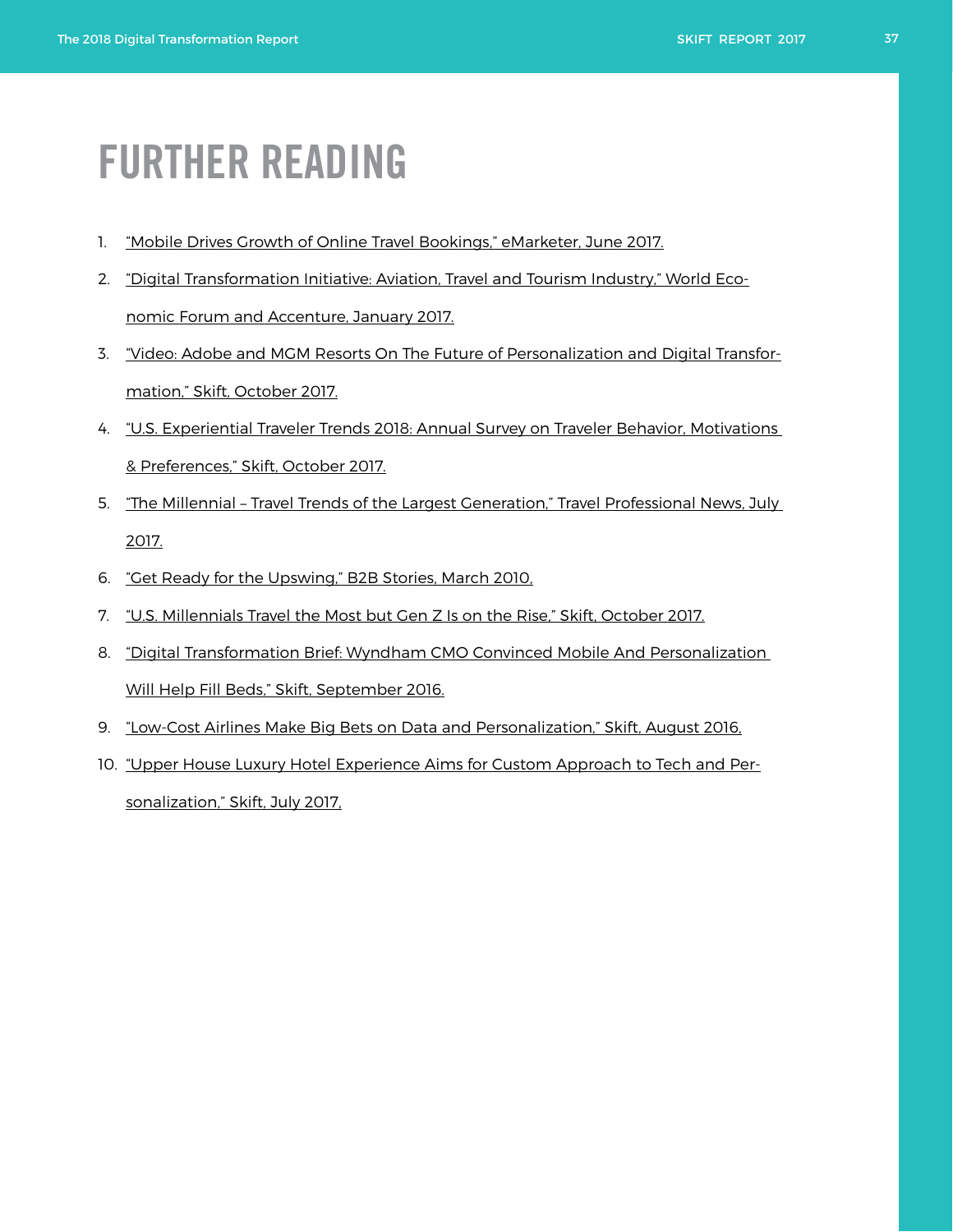# ABOUT ADOBE

Adobe is changing the world through digital experiences.

Travel and hospitality at Adobe is unlike any other industry because it's a business based on selling memories. Starting with perishable, time-bound inventory, each brand is expected to transcend this inventory into something remarkable.

That means going beyond booking a cabin on a cruise ship or a booth at a bistro and becoming a guide - a concierge- for your travelers and guests. Adobe Experience Cloud helps Travel and Hospitality companies bring together scattered data and content to deliver frictionless service and memorable experiences at scale.

For more information, visit [www.adobe.com](http://www.adobe.com/).